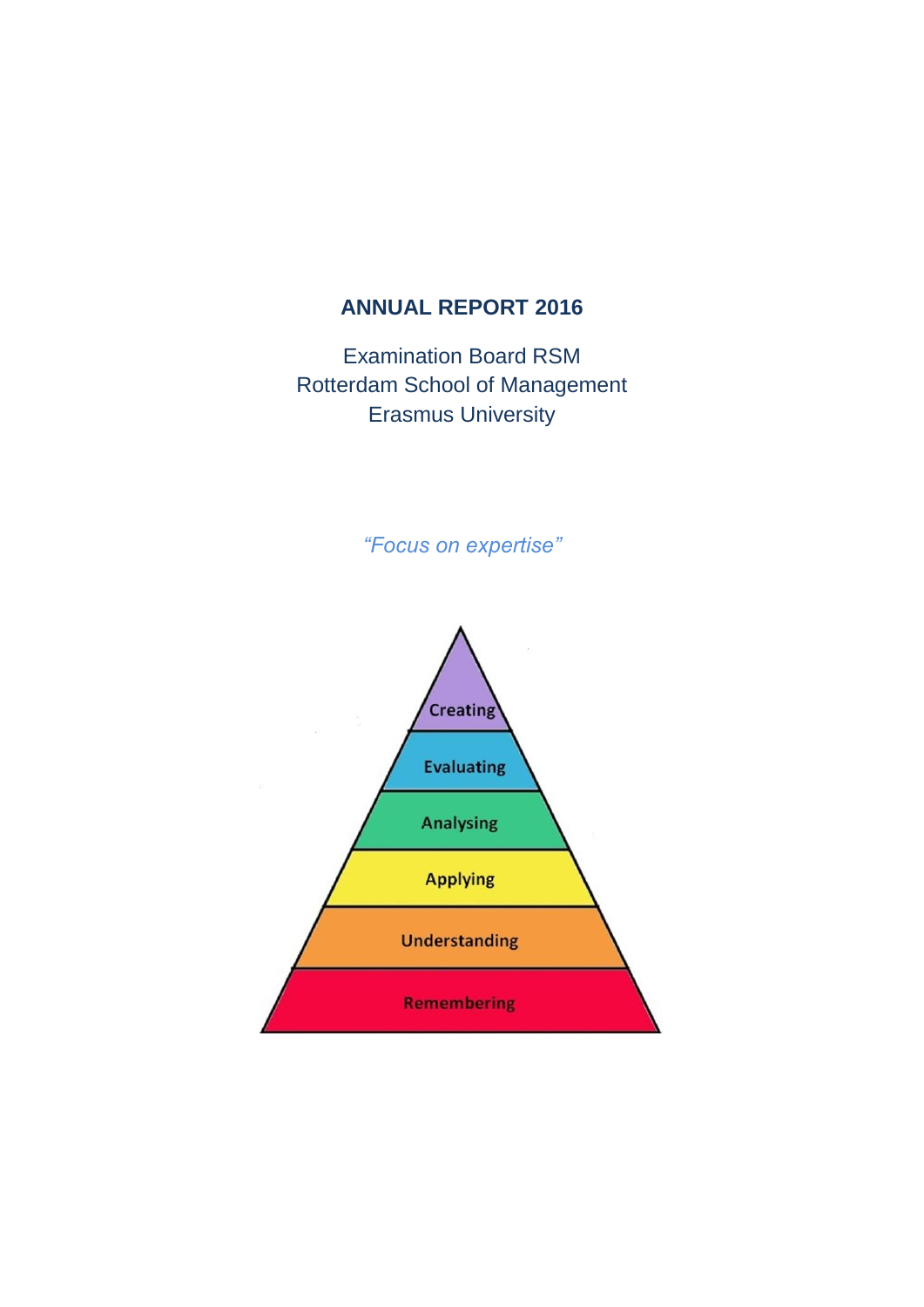*Image on the cover page:* Bloom's Taxonomy from Manual Assessment Matrix RSM, Risbo

#### *Editor*

Ms C.M. Dirks – van den Broek LL.M. Managing Director Examination Board RSM Rotterdam School of Management Erasmus University Burg. Oudlaan 50, Mandeville Building, room T5-41 P.O. Box 1738 3000 DR Rotterdam tel.: 010-4081895/2743 e-mail[: EC@rsm.nl](mailto:EC@rsm.nl)

© Examination Board RSM, Rotterdam School of Management, Erasmus University, Rotterdam, April 2017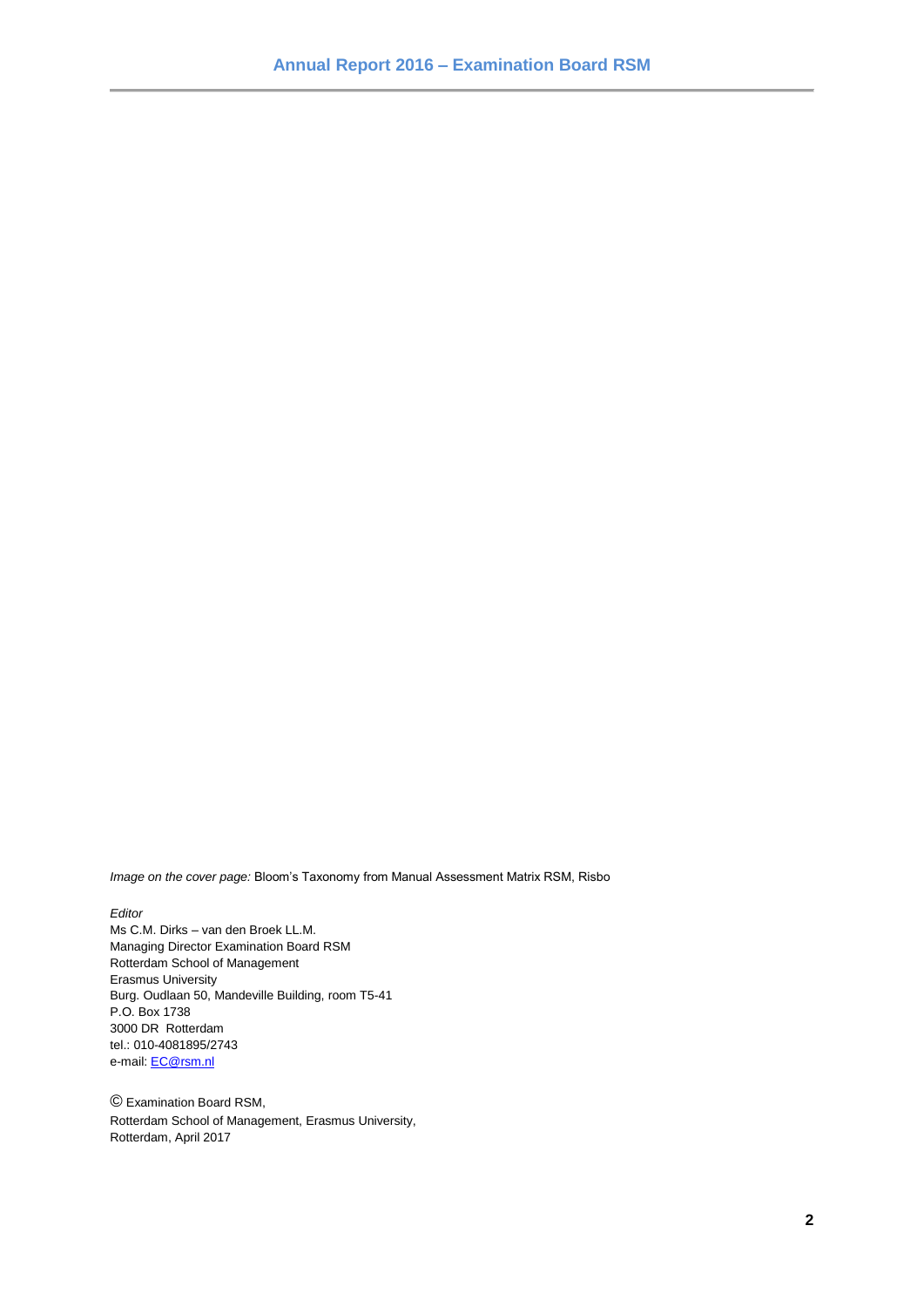# **Table of Contents**

| 1  |     |                                                                          |  |
|----|-----|--------------------------------------------------------------------------|--|
| 2  |     |                                                                          |  |
|    | 2.1 |                                                                          |  |
|    |     |                                                                          |  |
|    | 2.3 |                                                                          |  |
|    | 2.4 |                                                                          |  |
|    |     |                                                                          |  |
| 3  |     |                                                                          |  |
| 4  |     |                                                                          |  |
| 5  |     |                                                                          |  |
|    |     |                                                                          |  |
|    | 5.2 |                                                                          |  |
|    |     |                                                                          |  |
|    |     | 5.3.1                                                                    |  |
|    |     | 5.3.2                                                                    |  |
|    |     | 5.3.3                                                                    |  |
| 6  |     | Supervision of the quality of final exams and examinations  11           |  |
|    | 6.1 |                                                                          |  |
|    |     |                                                                          |  |
|    |     | 6.2.1                                                                    |  |
|    |     | 6.2.2                                                                    |  |
| 7  |     |                                                                          |  |
| 8  |     |                                                                          |  |
|    |     |                                                                          |  |
|    |     |                                                                          |  |
| 9  |     |                                                                          |  |
| 10 |     |                                                                          |  |
|    |     |                                                                          |  |
|    |     |                                                                          |  |
|    |     |                                                                          |  |
|    |     |                                                                          |  |
|    |     |                                                                          |  |
|    |     |                                                                          |  |
|    |     |                                                                          |  |
| 11 |     |                                                                          |  |
|    |     |                                                                          |  |
|    |     |                                                                          |  |
|    |     |                                                                          |  |
|    |     |                                                                          |  |
|    |     |                                                                          |  |
|    |     | Appendix B: Core tasks according to the Inspectorate of Education  28    |  |
|    |     |                                                                          |  |
|    |     |                                                                          |  |
|    |     | Appendix E. Minutes of the meeting Examination Board Executive Board  31 |  |
|    |     |                                                                          |  |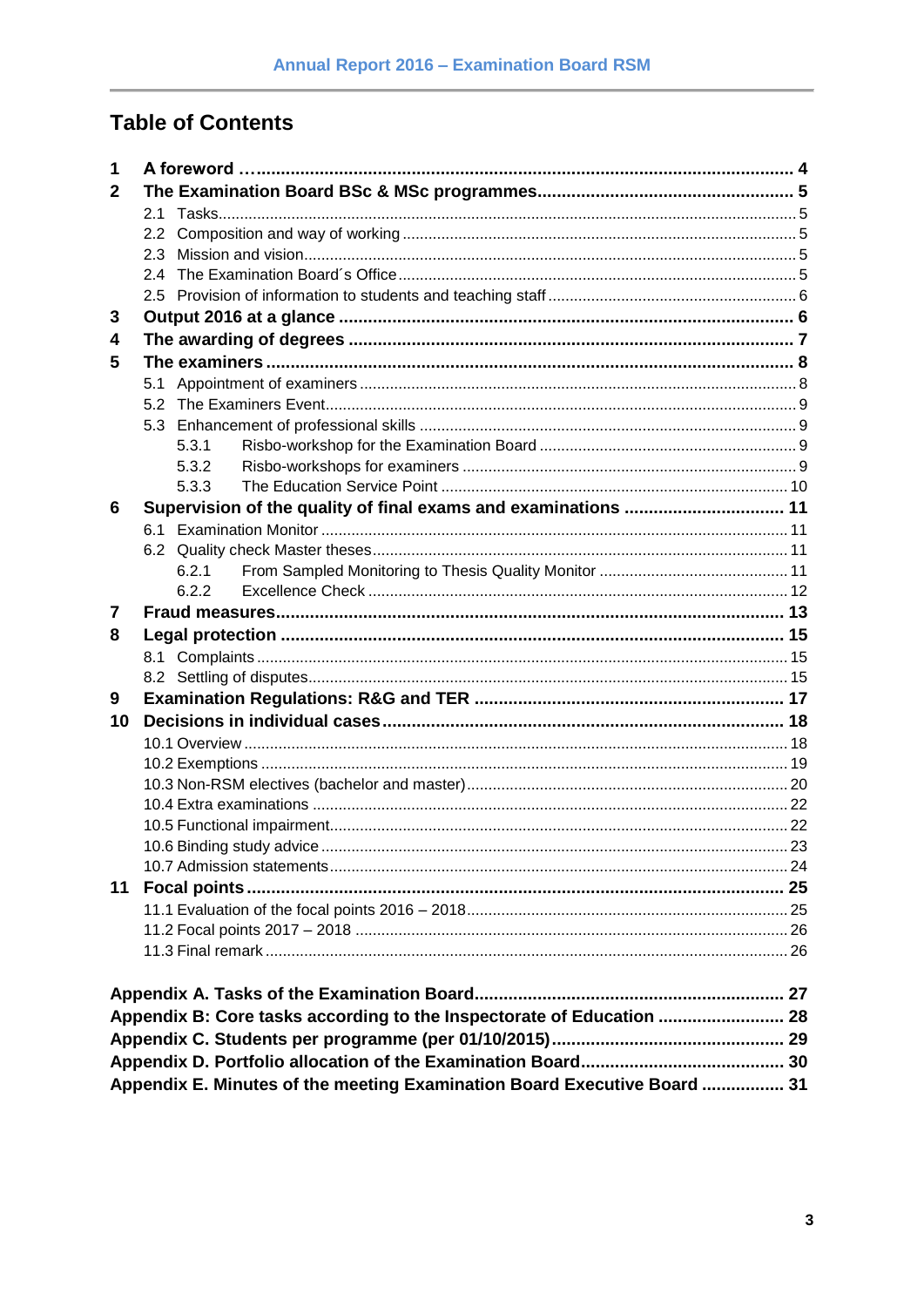# <span id="page-3-0"></span>**1 A foreword …**

The Examination Board has a number of different tasks. Most important and time-consuming tasks are the supervisory responsibility with regard to the quality of the exams, the individual exemptions from the examination regulations, disciplinary action in case of fraud, handle complaints concerning examinations and mediate in case of disputes or appeals. In order to fulfil these tasks, the Examination Board must be a spider in the web of all 20 accredited degree programmes, the premaster programmes and the advanced programmes. This includes a yearly appointing of hundreds of examiners, checking hundreds of course manuals, taking thousands of decisions. In order to do so it needs consultation with the student advisers, programme managers, executive directors, academic directors, and so on. This report gives account of all the work done in 2016. Once again, the output of the Examination Board has been immense.

This year, the Examination Board focused on enhancing the expertise of the members and supporting staff of the Examination Board as well as the appointed examiners. For example, the Examination Board organized an Examiners Event to discuss aspects of the assessment such as how to design an assessment matrix, digital grading and feedback, etc. Furthermore, the Examination Board participated in a Risbo-Workshop on how to monitor the quality of exams. Finally yet importantly, at the request of the Examination Board, the Risbo designed three modules for examiners to improve their assessment skills. These initiatives are very much appreciated by all concerned and will help to further the quality of testing. Since Bloom's Taxonomy played an important role in all these initiatives, it deserved a place on the cover page of this report.

In the last chapter, we evaluate last year's focal points and look ahead.

We cordially invite you to read our report. Please feel free to contact us at [ec@rsm.nl](mailto:ec@rsm.nl) if you have any questions or remarks.

## **… and a farewell**

However, before you read any further, we must – once again – commemorate a tragic loss.



On 14 September 2016, we received the shocking news of the sudden death of Leo Kroon. Since December 2014, he was our Chairman. Modest, sincere, thorough, genuine, kind, a real gentleman with a good sense of humour. We were so fortunate to have him as our Chairman. We miss him dearly.

May he rest in peace.

Our thoughts are with Cisca, Annet, Jos and his other relatives and close ones.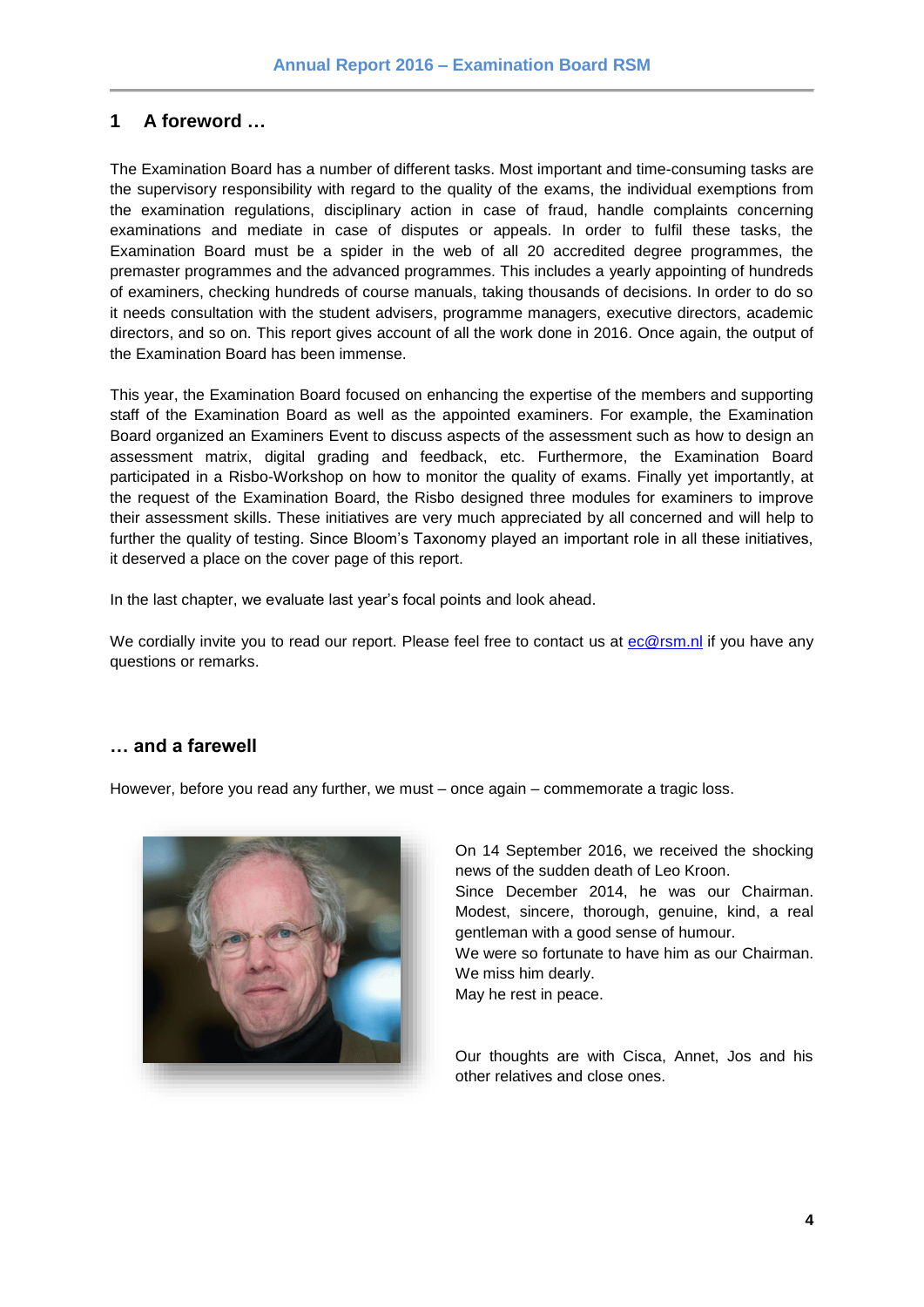# <span id="page-4-0"></span>**2 The Examination Board BSc & MSc programmes**

## <span id="page-4-1"></span>*2.1 Tasks*

The Examination Board has a broad range of different tasks with regard to the examinations. The tasks of the Examination Board are based on the Higher Education and Scientific Research Act (*Wet op het Hoger Onderwijs en Wetenschappelijk Onderzoek- WHW*). A summary of the Board's tasks can be found in appendix A. Furthermore, in appendix B the core tasks according to the Inspectorate of Education are listed. Appendix B can be regarded as a practical elaboration of most tasks mentioned in appendix A.

The Examination Board has been appointed by the Dean on behalf of the BSc- and MSc-programmes funded by the government. Appendix C. shows the BSc- and MSc-programmes concerned and the number of students per programme. The supervisory role of the Examination Board concerns many programmes: 20 degree programmes and three non-degree premaster/exchange programmes.

## <span id="page-4-2"></span>*2.2 Composition and way of working*

The Examination Board consists of seven members: six members of the RSM academic staff, including the chairman and one external member. All members shall be appointed by the Dean. In 2016 members of the Examination Board were:

- Prof.dr. L.G. Kroon (Chairman) (until 14 September 2016)
- Dr. E.A. van der Laan
- Ir. A.J. Roodink (Vice Chairman)
- Dr. M.B.J. Schauten (external member)
- Dr. M.C. Schippers (until 1 September 2016)
- Dr. A.H.L. Slangen
- Dr. B.H.E. Wempe

The Examination Board jointly sets up the rules, regulations and policy. The Examination Board meets once a month. Each member is responsible for a portfolio. The allocation of portfolios is described in appendix D. The portfolio holders have the authority to decide on issues within their portfolio.

#### <span id="page-4-3"></span>*2.3 Mission and vision*

The Examination Board has been commissioned by the legislator to supervise the examinations. The Examination Board performs this independently. The principle task of the Examination Board is to ensure the civil effects of the certificates. To this end, the Examination Board draws up rules, regulations and policies. Core documents are:

- 1. The Teaching and Examinations Regulation (TER) of the programmes concerned. In the TER, the educational programme is laid down and matters such as the number of examination opportunities, the sequence of examination parts, the binding study advice, and exemptions.
- 2. The 'Rules and Guidelines' that lay down rules regarding examination competence of examiners, fraud, assessment, compensation.
- 3. The policy paper 'Integrated Testing Policy' that describes the quality assurance of the testing policy. This paper also describes the core values of the Examination Board: professionalism, academic freedom, fair play, continuous improvement.

## <span id="page-4-4"></span>*2.4 The Examination Board´s Office*

The Examination Board is supported by the Examination Board´s Office. The Secretariat prepares the meetings and the decision making of the Board and implements the decisions. The staffing in 2016 was as follows:

- C.M. Dirks-van den Broek LL.M. Secretary/ Managing Director
- I.M. van Essen LL.M. Deputy Secretary
- A. Markus MSc Deputy Secretary/Management Information Assistant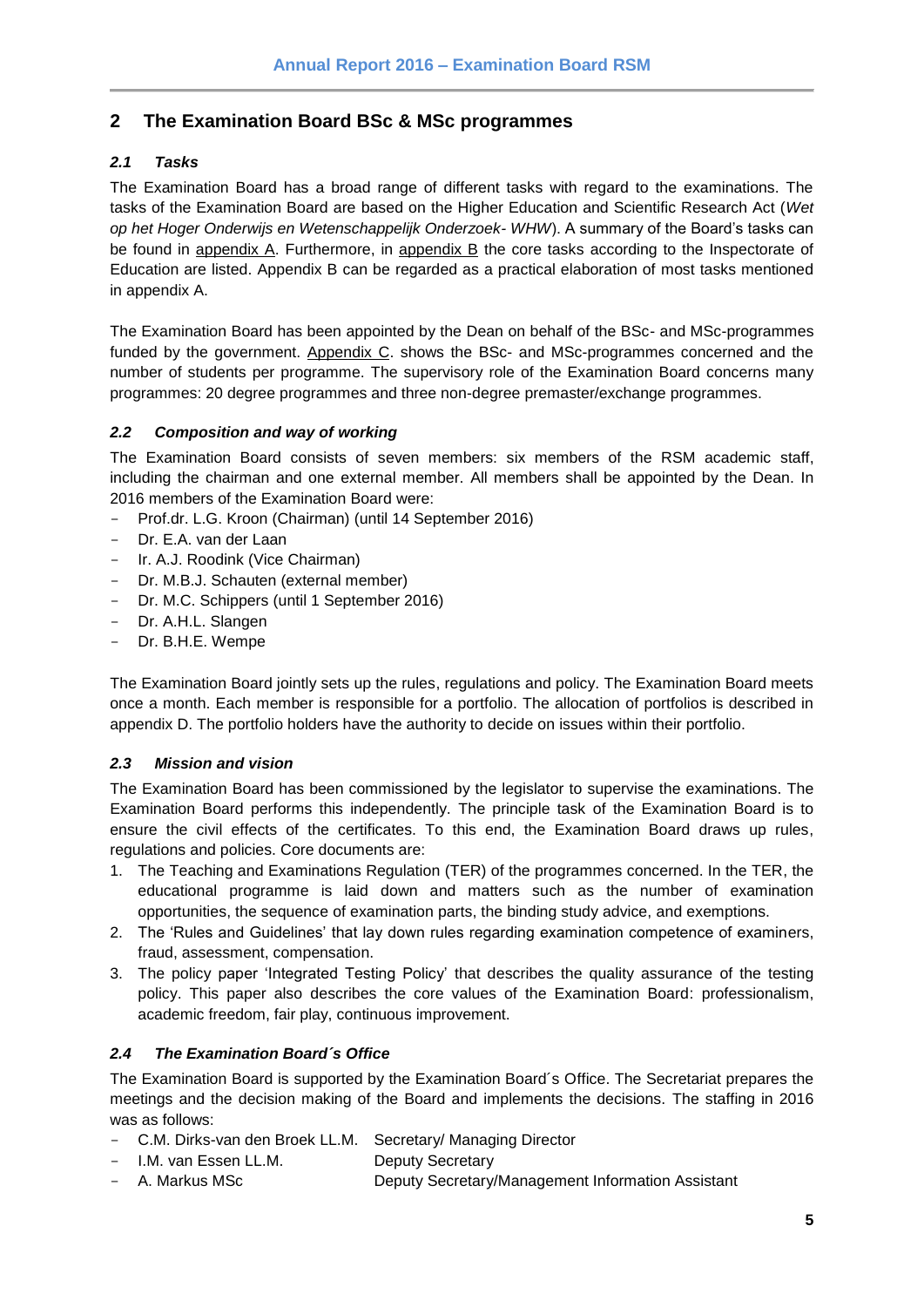- A.M. Schey MScBA Deputy Secretary
	-
- D.M. Schonis<br>
 G.M. den Bakker<br>
 G.M. den Bakker<br>
2001 Assistant - G.M. den Bakker
- A. Hendrikse flex-assistant
- M.D. van der Kooij flex assistant
- 
- G. Peters flex-assistant - C.S. Andela flex-assistant

## <span id="page-5-0"></span>*2.5 Provision of information to students and teaching staff*

On the student websites of the Examination Board [\(http://www.rsm.nl/examination-board/](http://www.rsm.nl/examination-board/) and [http://www.rsm.nl/examencommissie/\)](http://www.rsm.nl/examencommissie/) students can find all kinds of relevant information, such as the tasks of the Examination Board, the Examination Regulations, how to file a request or lodge an appeal, etc.

In addition to the student [website](https://intranet.eur.nl/group/rsm/examination-board), the Examination Board maintains an internal website for the examiners, which provides binding guidelines concerning testing, and other regulations, procedures and policies issued by the Examination Board. These regulations, procedures and policies are laid down in the so called *Examiners Manual*.

# <span id="page-5-1"></span>**3 Output 2016 at a glance**

|                                            | 2012 | 2013 | 2014 | 2015 | 2016 |  |  |
|--------------------------------------------|------|------|------|------|------|--|--|
| <b>Meetings</b>                            |      |      |      |      |      |  |  |
| Plenary meetings EB RSM                    | 9    | 8    | 8    | 9    | 8    |  |  |
| Meetings Chairmen EUR EB's                 | 3    | 3    | 4    | 5    | 6    |  |  |
| Meetings Secretariats EUR EB's             | 6    | 6    | 9    | 7    |      |  |  |
| Meetings Dean of programmes                | 10   | 10   | 10   | 10   | 10   |  |  |
| Degrees awarded                            |      |      |      |      |      |  |  |
| <b>BSc's</b>                               | 735  | 715  | 724  | 788  | 875  |  |  |
| MSc's                                      | 1362 | 1336 | 1577 | 1423 | 1528 |  |  |
| <b>Total</b>                               | 2097 | 2051 | 2301 | 2211 | 2403 |  |  |
| <b>Examiners appointed</b>                 |      |      |      |      |      |  |  |
|                                            |      |      |      | 350  | 346  |  |  |
| <b>Fraud</b>                               |      |      |      |      |      |  |  |
|                                            | 64   | 142  | 194  | 128  | 147  |  |  |
| <b>Appeals</b>                             |      |      |      |      |      |  |  |
|                                            | 47   | 45   | 50   | 48   | 47   |  |  |
| <b>Complaint procedures</b>                |      |      |      |      |      |  |  |
|                                            |      |      |      | 6    | 4    |  |  |
| <b>Individual requests</b>                 |      |      |      |      |      |  |  |
|                                            | 940  | 2164 | 2196 | 3322 | 2779 |  |  |
| <b>Admission Statements MSc programmes</b> |      |      |      |      |      |  |  |
| <b>MSc internal students</b>               | 784  | 714  | 727  | 871  | 1046 |  |  |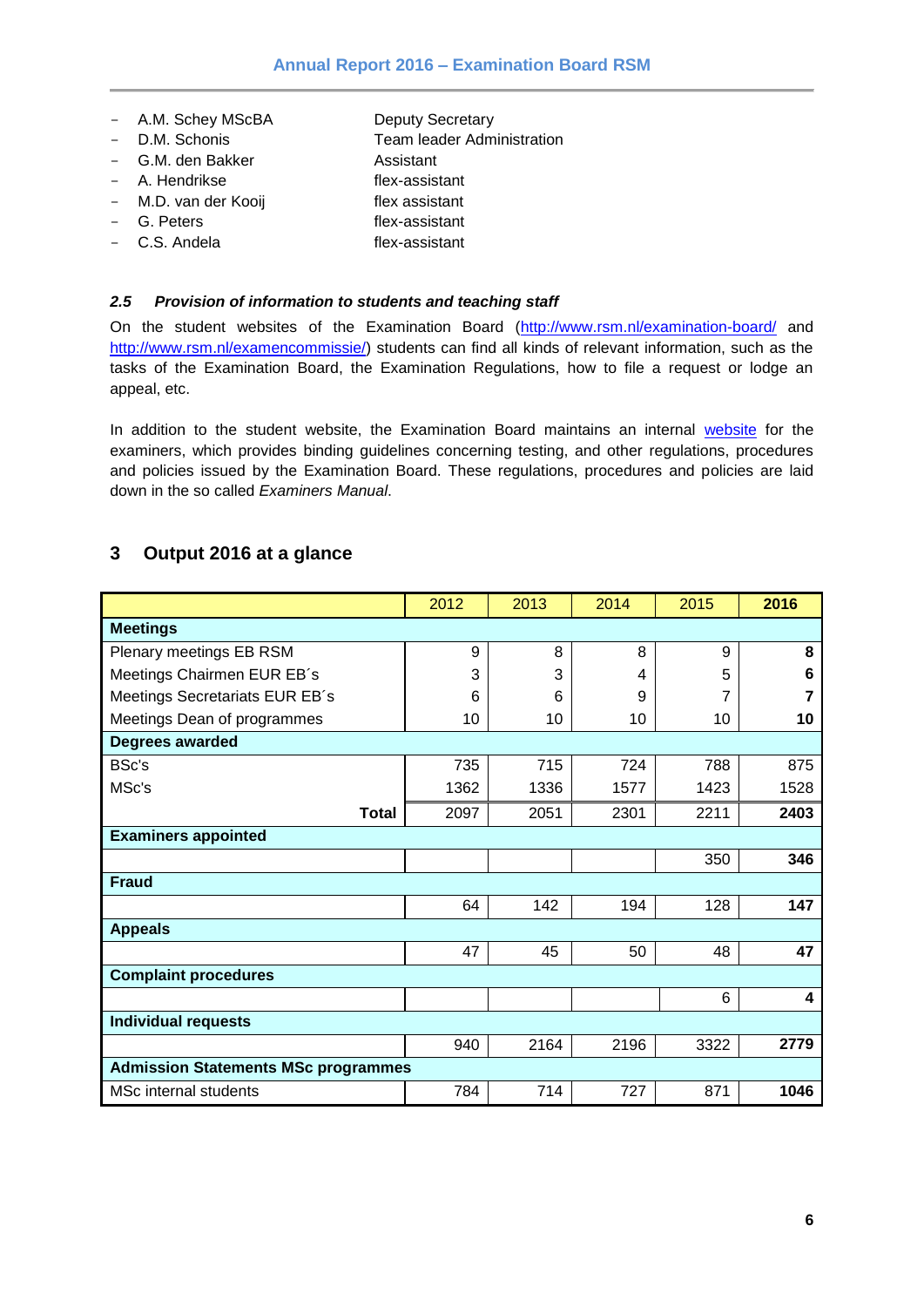## <span id="page-6-0"></span>**4 The awarding of degrees**

According to law the Examination Board establishes whether a student meets the requirements set by the Teaching and Examination Regulations (TER) with regard to the knowledge, insight and skills needed to obtain a Bachelor's or Master's degree**<sup>1</sup>** . The degree certificate is issued as proof that the requirements have been met. The degree certificate is accompanied by a list of grades and a diploma supplement. The Chairman of the Examination Board signs these three documents.

In 2016, the Examination Board issued **2403** degree certificates. The following table shows the number of degree certificates issued per programme, including the number of the *cum laude* and *summa cum laude* certificates. Remarkably, the number of cum laude certificates varies considerably per programme. And also, in some master programmes a cum laude certificate is not special at all. This raises some concerns about the grading of the courses. This will be further discussed with the Academic Directors in the upcoming year.

| degree programmes        | certificates | cum laude      |     | summa cum laude |    |
|--------------------------|--------------|----------------|-----|-----------------|----|
| <b>BScBA</b>             | 509          | 11             | 2%  | 0               | 0% |
| <b>BScIBA</b>            | 366          | 44             | 12% | 10              | 3% |
| <b>MScBA AFM</b>         | 116          | 14             | 12% | 0               | 0% |
| MScBA MiM/GM             | 70           | 16             | 23% | $\overline{0}$  | 0% |
| <b>MScBIM</b>            | 197          | 32             | 16% | 0               | 0% |
| <b>MScCHEB</b>           | 1            | 0              | 0%  | 0               | 0% |
| <b>MScEShip</b>          | 62           | 5              | 8%  | 0               | 0% |
| <b>MScFI</b>             | 271          | 43             | 16% | $\overline{0}$  | 0% |
| <b>MScGBSM</b>           | 34           | 11             | 32% | 0               | 0% |
| <b>MScHRM</b>            | 25           | 6              | 24% | $\overline{0}$  | 0% |
| <b>MScMI</b>             | 65           | 8              | 12% | 0               | 0% |
| <b>MScMM</b>             | 149          | 50             | 34% | 0               | 0% |
| <b>MScSCM</b>            | 154          | 23             | 15% | 1               | 1% |
| <b>MScSM</b>             | 178          | 35             | 20% | 0               | 0% |
| <b>MScOCC</b>            | 41           | 18             | 44% | 0               | 0% |
| <b>MScIM- CEMS</b>       | 60           | 25             | 42% | 3               | 5% |
| <b>PMB</b>               | 74           | 5              | 7%  | 0               | 0% |
| <b>ERIM Research MSc</b> | 12           | $\overline{2}$ | 17% | 0               | 0% |
| <b>MScCC</b>             | 19           | 5              | 26% | 0               | 0% |
| <b>Total</b>             | 2403         | 353            | 15% | 14              | 1% |

l

**<sup>1</sup>** See article 7.11, paragraph 2, WHW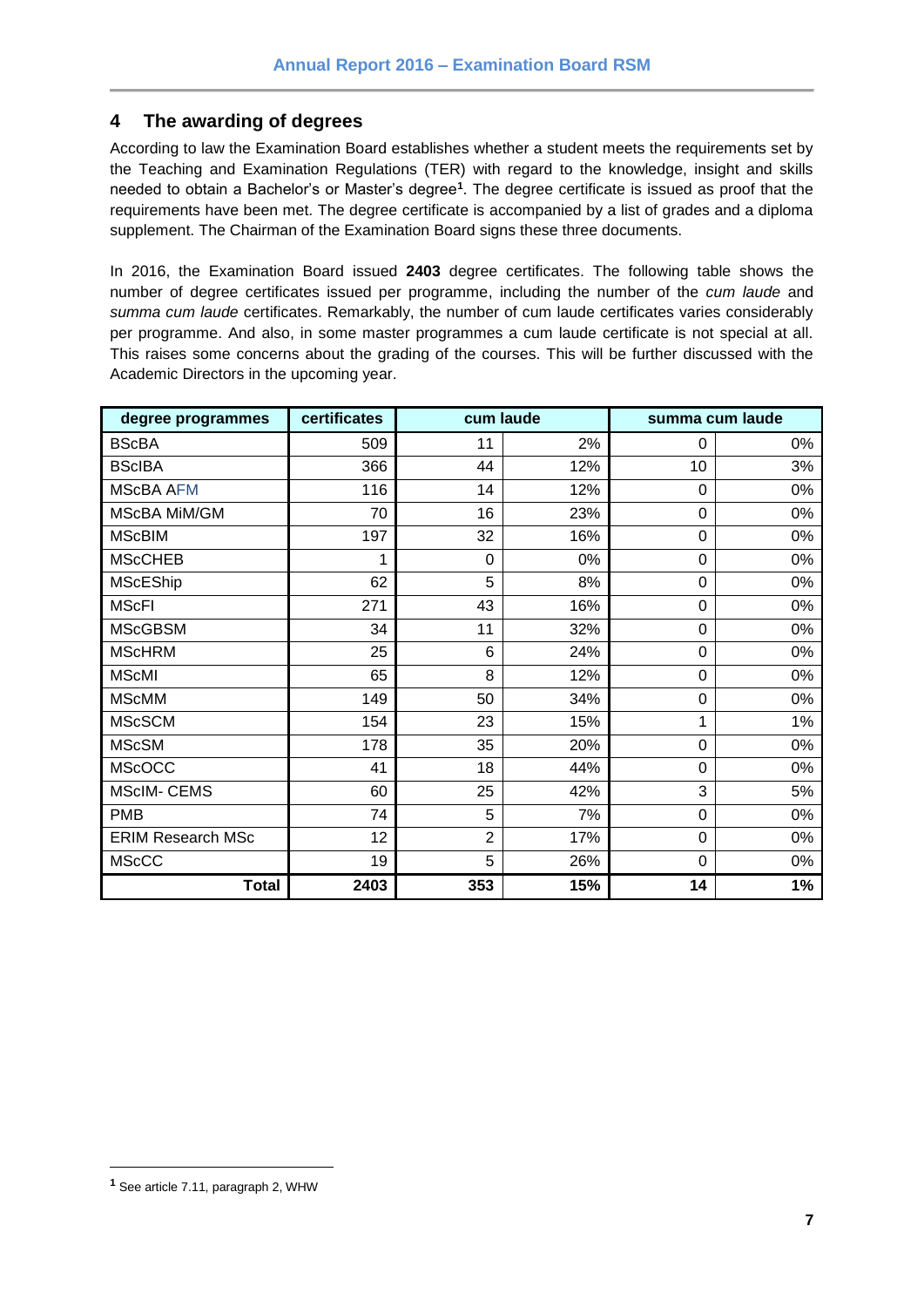# <span id="page-7-0"></span>**5 The examiners**

### <span id="page-7-1"></span>*5.1 Appointment of examiners*

On the basis of Article 7.12c of the Higher Education and Research Act<sup>2</sup>, the Examination Board formally appoints examiners for the examinations of the accredited bachelor and master programmes. At the start of the Academic Year, the Examination Board appointed **346** examiners for the duration of that year based on the following criteria:

- 1. **Tenured and tenure track** RSM academic staff (assistant professors, associate professors, endowed and full professors) as well as tenured RSM lecturers will be appointed as examiner for the teaching within their discipline (*category 1 examiners*);
- 2. At the request of the Department, **other members of the RSM academic personnel** (e.g. untenured lecturers, researchers, PhD-candidates) may be appointed as an examiner for a specific course (e.g. thesis trajectory) (*category 2 examiners*);
- 3. At the request of the Department, **a former member** of the RSM academic staff or a (former) **member of academic staff of another** School of the EUR or any other research university may be **temporarily** appointed as an examiner for a specific course (e.g. thesis trajectory). This person must meet the following requirements: a completed PhD, or a university master´s degree with demonstrable extensive experience in performing scientific research. Furthermore, at least a **hospitality agreement** is required (*category 3 examiners*);
- 4. A **UTQ** (University Teaching Qualification, in Dutch **BKO**) or equivalent is preferable for the examiners mentioned under 1. to 3.;
- 5. During the first year of appointment, an examiner shall be mentored by an experienced examiner of the relevant department;
- 6. At the request of a student, an **internal or external expert** may be temporarily appointed as a coreader of a thesis committee. This person must meet the following requirements: a completed PhD, or a university master´s degree with demonstrable extensive experience in performing scientific research. This examiner may act as **co-reader** only
- 7. All appointed examiners will be registered in the RSM's Examiners Register;
- 8. In case of special circumstances, the Examination Board may grant exceptions to the above rules;
- 9. The Examination Board can suspend or withdraw the appointment as examiner if the person concerned persistently fails to comply with the applicable examination regulations or to deliver examinations that meet the minimum quality standards. The Examination Board will not do so until the person concerned in all fairness has had a chance to conform to the relevant rules.

| <b>Examiners</b>     | <b>Category 1</b> | <b>Category 2</b> | <b>Category 3</b> | <b>Total</b> |
|----------------------|-------------------|-------------------|-------------------|--------------|
| Department 1 TOM     | 44                | 40                | 18                | 102          |
| Department 2 O&PM    | 20                | 10                | 5                 | 35           |
| Department 3 MM      | 22                | 14                | 9                 | 45           |
| Department 4 SM&E    | 26                | 32                |                   | 59           |
| Department 5 Finance | 25                | 20                |                   | 52           |
| Department 7 A&C     | 13                |                   |                   | 20           |
| Department 8 BSM     | 15                | 15                | 3                 | 33           |
| Total                | 165               | 138               | 43                | 346          |

Next to the 346 RSM examiners, the Examination Board appointed **5** external experts as a temporal examiner at the request of a student.

l

<sup>2</sup> *Artikel 7.12c. Examinatoren* 

*<sup>1.</sup> Voor het afnemen van tentamens en het vaststellen van de uitslag daarvan wijst de examencommissie examinatoren aan.* 

*<sup>2.</sup> De examinatoren verstrekken de examencommissie de gevraagde inlichtingen.*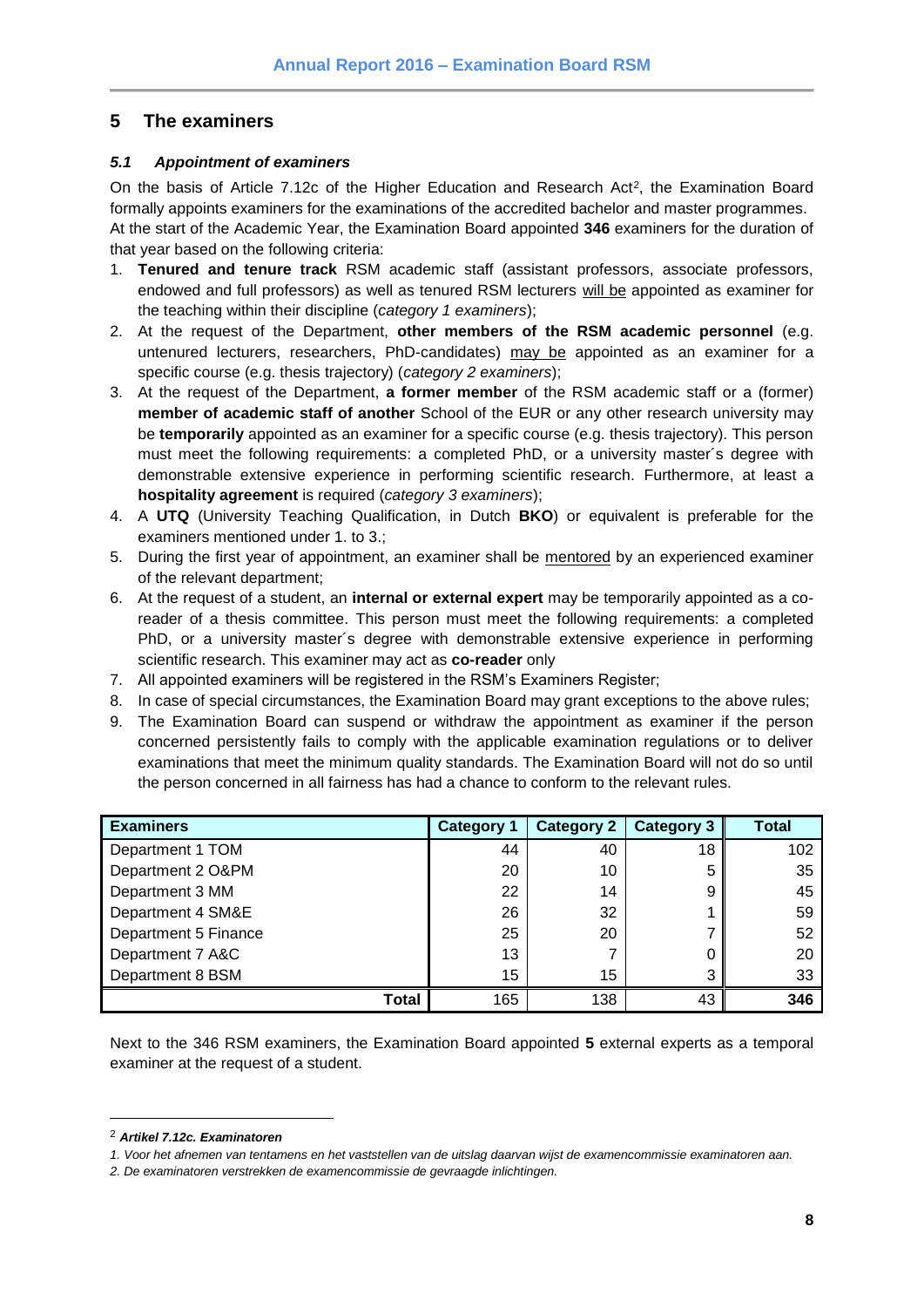## <span id="page-8-0"></span>*5.2 The Examiners Event*

Worth mentioning is that the Examination Board organised an **Examiners Event** on 9 February 2016 for all RSM examiners. Purpose of the event was to get into a closer contact with examiners, and share experiences regarding new examination regulations, grading rules, (new) modes of assessment and the working of the plagiarism scanner 'Turnitin'. Themes of discussion were the following:

- How can grading guarantee the quality of the diploma?
- What are the different roles of assessment in education?
- What defines the utility of a test or assignment?
- Which ways of assessment are suitable in which context?
- What is the influence of assessment on student behaviour?
- How to deal with complaints of students?
- A demonstration of the working of **'**Turnitin**'** and its application 'Grademark' (for giving feedback)

The Examiners Event was well attended and thanks to the fruitful discussions under EB's Chairman Kroon leadership the meeting was very much appreciated by all participants. Events like these will certainly improve the relationship between the Examination Board and the examiners. Therefore, the Examination Board decided to organize an Examiners Event every year onwards.

## <span id="page-8-1"></span>*5.3 Enhancement of professional skills*

In 2016, an important focal point was the enhancement of professional skills of the Examination Board as well as the examiners. In concert with the Risbo, the Examination Board introduced the following initiatives to improve the quality of testing.

#### <span id="page-8-2"></span>*5.3.1 Risbo-workshop for the Examination Board*

On 25 January 2016, the members and staff of the Examination Board attended a customised Risbo workshop on monitoring the quality of exams and assessments. The Risbo explained the theory and practice on the assessment cycle from testing vision to designing tests, to assessments, to feedback. The follow-up of this workshop was the idea to develop workshops for RSM examiners.

#### <span id="page-8-3"></span>*5.3.2 Risbo-workshops for examiners*

Within the framework of quality assurance and development, the Examination Board would like to promote the expertise of examiners regarding assessment. To this end, at the EB's request, Risbo developed three training modules, in addition to the individual coaching and feedback (via Risbo's Education Service Point) they offer RSM examiners. The English-taught training modules are:

#### **1. Assessment construction and assessment matrix**

This training is about how to compose the assessment of a course, based on an course assessmentplan and -matrix, according to the principle of curricular alignment.

#### **2. How to construct assessment questions**

This training is about how to develop good quality test items (both multiple choice and essay questions) that meet the requirements for validity, reliability and transparency.

#### **3. Peer review and assessment analyses**

During the third training, examiners learn how to review their own examinations and those of colleagues on test- and item-level, based on a number of quality criteria and analyse the output of the test results.

These Risbo workshops will start in 2017. The Examination Board will eventually require all examiners of the RSM BSc- and MSc-programmes to complete these modules.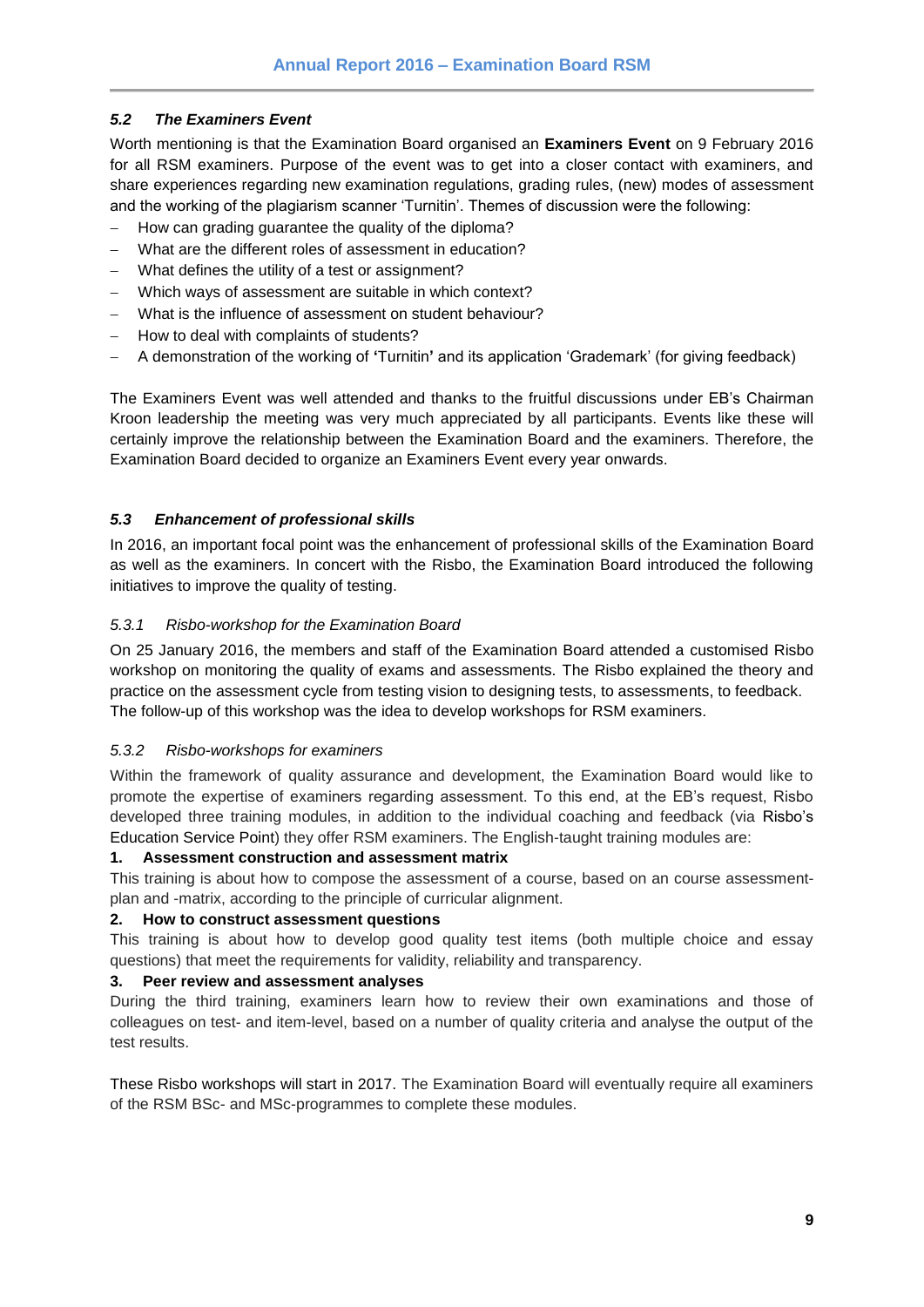#### <span id="page-9-0"></span>*5.3.3 The Education Service Point*

Promotion of expertise and training of academic staff regarding the preparation of high-quality tests is a crucial part of assuring the quality of testing. Since the year 2000, examiners have been able to receive tailor-made support in relation to the construction of examinations from EUR's Risbo Institute. The aim of this support is that examiners can contact them with questions encountered when preparing examinations, preparing scoring instructions, determining the pass grade, evaluating examination questions, instructing marking assistants, etc. The examiners receive both verbal and written feedback from Risbo. In 2016,**16** bachelor examinations (BA and IBA) were checked by Risbo.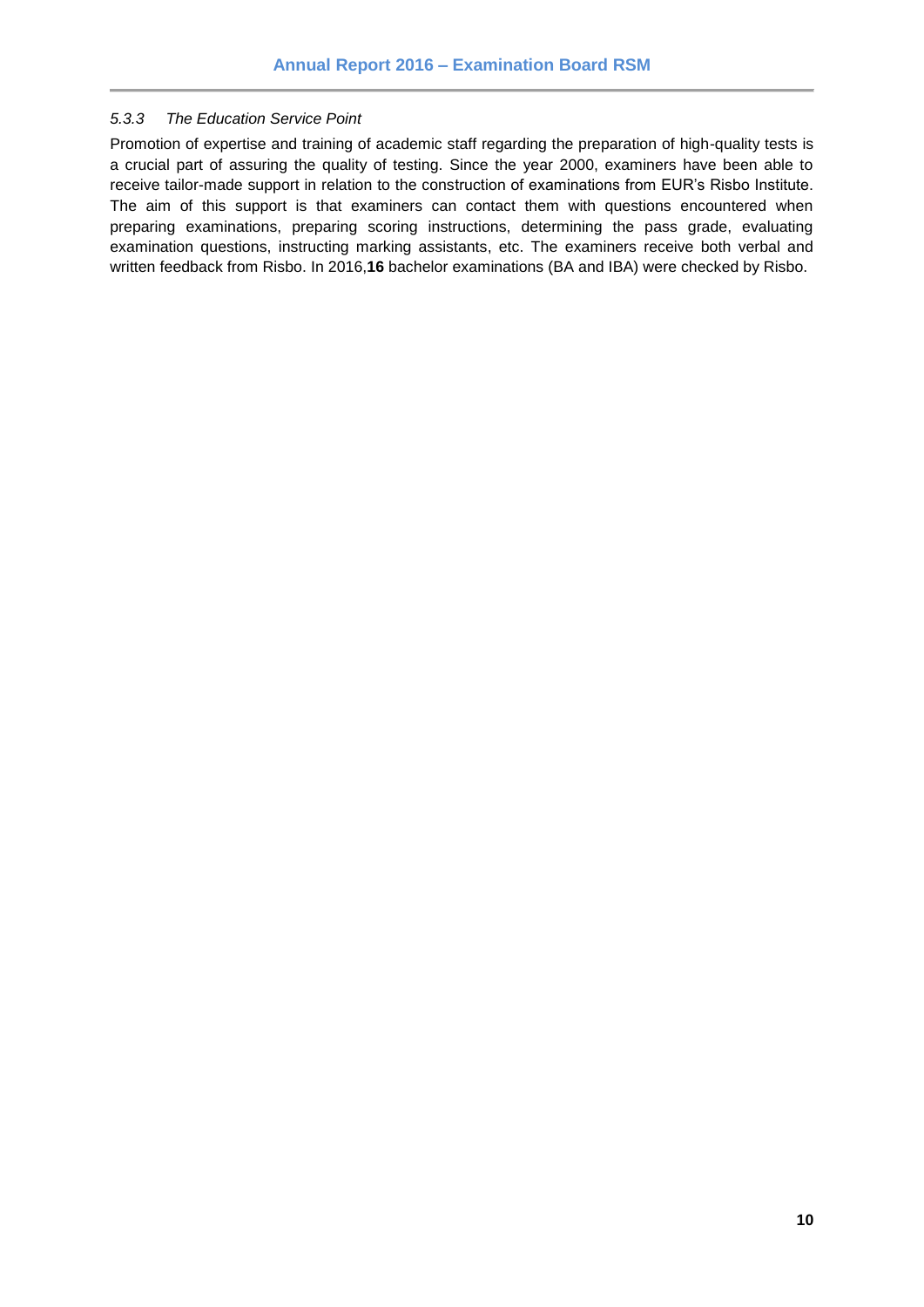# <span id="page-10-0"></span>**6 Supervision of the quality of final exams and examinations**

## <span id="page-10-1"></span>*6.1 Examination Monitor*

One of the core tasks of the Examination Board is to supervise the quality of the degree programmes' (final) examinations. In the *Integrated Testing Policy* memorandum, the Examination Board sets out how it wishes to promote and monitor the quality of testing and examinations.

The Examination Monitor is an important and labour-intensive instrument for quality assurance. The Examination Board developed the Examination Monitor to allow the Board to receive information about all examinations taken for quality assurance purposes. The Examination Monitor consists of two parts: a comprehensive examination monitor for the Business Administration and International Business Administration Bachelor's degree programmes and a simple monitor for the pre-experience Master's degree programmes. The results of the Examination Monitor are recorded in the Annual Report on the Examination Monitor. This report includes a general process description, a description of the actual assessment methods within the programmes, the monitors during the academic year (bachelor and master), a log with decisions of the Examination Board (adjustment standards, grade changes, etc. at course level), an overview of the complaints on examinations filed by groups of students, policy changes and recommendations..

## <span id="page-10-2"></span>*6.2 Quality check Master theses*

## <span id="page-10-3"></span>*6.2.1 From Sampled Monitoring to Thesis Quality Monitor*

The Examination Board views the thesis trajectory as the ideal moment to check whether a student meets the required level. Therefore, the Examination Board carried out an *ex ante* (excellence check*)* and an *ex post* (sampled monitoring) audit.

At the request of several Academic Directors the Examination Board decided in 2016 to integrate the ex ante checks in the system of e post sampled monitoring, resulting in a general *Thesis Quality Monitor* under the following set of rules and boundary conditions:

- 1. The *ex post* Thesis Quality Monitor will not only cover theses that received an excellent grade but also those with other grades. The focus of the monitor may vary by year;
- 2. Coaches and co-readers need to provide an extra explanation in TOP as to why they assigned a grade of 9.0 or higher. Such a grade should normally only be assigned when a thesis receives a score of 'Excellent' on the majority of the elements of the thesis assessment matrix;
- 3. In order to maximize its effectiveness, the outcomes of the monitor should be discussed among the Academic Directors of all MSc programmes during one of their periodic meetings. Any irregularities in thesis grading uncovered by the monitor should be shared with the coaches and co-readers involved.
- 4. Every Department is represented in the committee executing the Thesis Quality Monitor. The Academic Directors of the non-represented Departments nominate a senior faculty member of their department for the committee.
- 5. The Thesis Quality Monitor shall be double blind;
- 6. The theses included in the monitor shall be reviewed by senior faculty whose research field is relatively close to the field within which a thesis has been written;
- 7. The EB reserves the right to switch back to a system of *ex ante* Excellence Checks if consecutive monitors uncover a disproportionally high percentage of unjustified excellent grades.

This Thesis Quality Monitor shall apply with effect from student cohort 2016-2017. Since the ex ante Excellence Check was still operative in 2016, a short account of the Excellence Checks.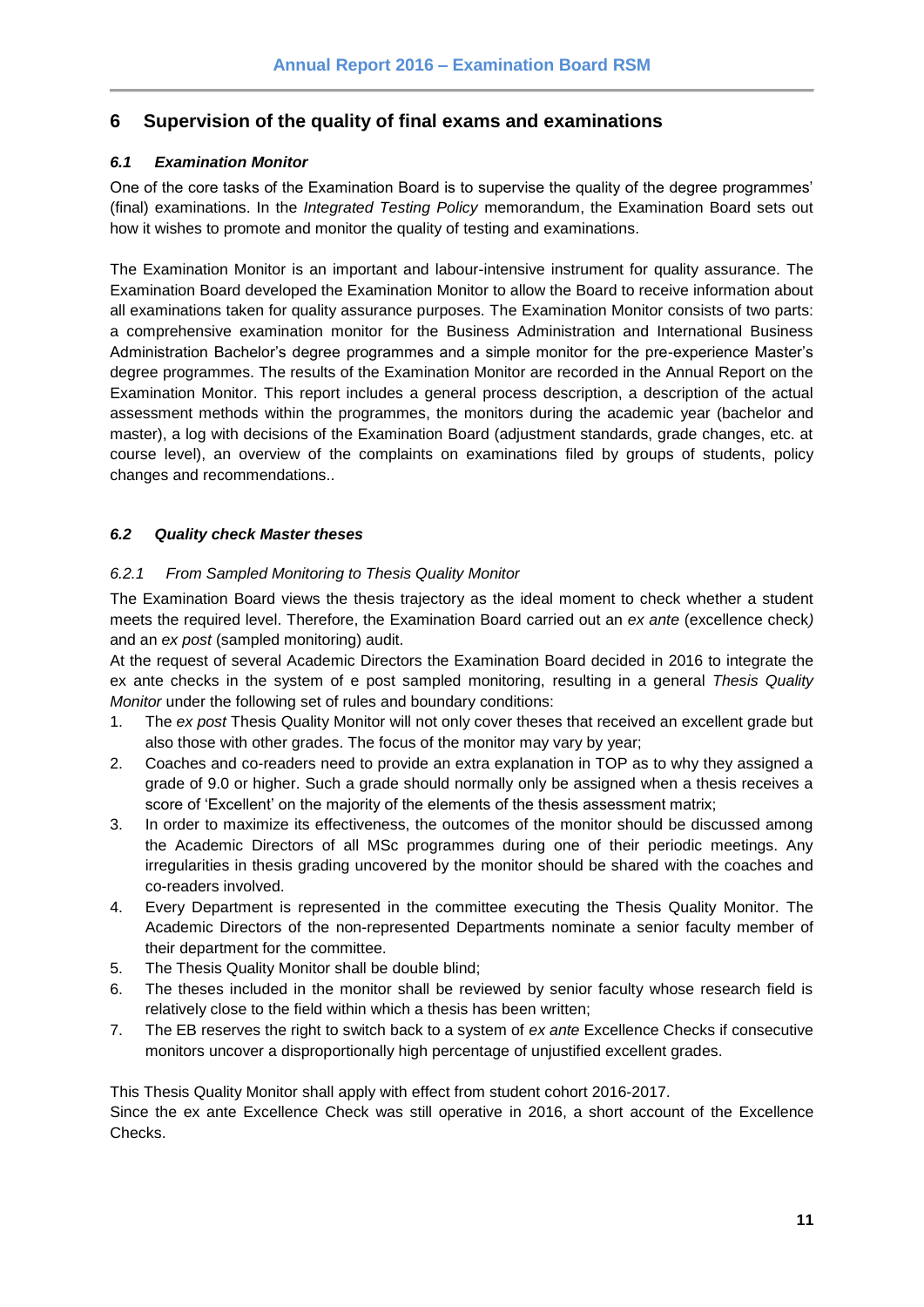## <span id="page-11-0"></span>*6.2.2 Excellence Check*

Theses that will probably receive a mark of 9 or more out of 10 should be submitted to the *Council for Distinction Marks* in advance to assess whether the thesis is actually at that level. This procedure is similar to that of the degree classification *cum laude* for doctoral degrees. This *Council for Distinction Marks* consists of members of the academic staff at professor level (if possible) from the various departments of the RSM.

| <b>Member</b>                   | <b>Department</b> |                                             |  |  |
|---------------------------------|-------------------|---------------------------------------------|--|--|
| Prof. dr. B.M. Balk             |                   | <b>Technology and Operations Management</b> |  |  |
| Prof. dr. ir. H.W.G.M. van Heck |                   | <b>Technology and Operations Management</b> |  |  |
| Dr. Y.M. van Everdingen         | 3                 | <b>Marketing Management</b>                 |  |  |
| Dr. T.J.M. Mom                  | 4                 | Strategic Management & Entrepreneurship     |  |  |
| Dr. A.H.L. Slangen (chairman)   | 4                 | Strategic Management & Entrepreneurship     |  |  |
| Dr. E Sojli                     | 5                 | Finance                                     |  |  |
| Dr. M. Szymanowska              | 5                 | Finance                                     |  |  |
| Prof. dr. R.J.M. van Tulder     | 8                 | <b>Business Society Management</b>          |  |  |

In 2016, the committee reviewed **69** theses. In 17 instances the verdict was negative. The coach and co-reader can lodge an appeal against a negative verdict of the Council for Distinction Mark. The thesis will then be sent out for a second reading to another member of the Council, who will review the thesis. Hereupon the Chairman will take a final decision, taking both reviews into account. In 2016 this happened 5 times, resulting in one positive final decision and 4 negative. So finally, **53** theses passed the excellence check.

The next table shows the number of theses that were nominated for an excellence check per MSc programme.

| <b>MSc Degree Programmes</b>                                           |                | 2016           |
|------------------------------------------------------------------------|----------------|----------------|
| Business Administration (Accounting & Financial Management programme); | <b>AFM</b>     | 5              |
| Business Administration (Master in Management programme);              | MiM            | $\overline{2}$ |
| <b>Business Information Management;</b>                                | <b>BIM</b>     | 7              |
| Chinese Economy & Business;                                            | <b>CHEB</b>    | 0              |
| Finance & Investments;                                                 | FΙ             | 17             |
| Global Business & Sustainability;                                      | <b>GBS</b>     | $\Omega$       |
| Human Resource Management;                                             | <b>HRM</b>     | 1              |
| International Management (IM-Cems);                                    | <b>IM-CEMS</b> | 7              |
| Management of Innovation;                                              | MI             | 4              |
| Marketing Management;                                                  | MМ             | 8              |
| Organisational Change & Consulting;                                    | <b>OCC</b>     | $\overline{2}$ |
| Research Master in Business and Management (ERIM research master);     | <b>MPhil</b>   | 0              |
| Strategic Entrepreneurship;                                            | <b>SE</b>      | 1              |
| Strategic Management;                                                  | <b>SM</b>      | 8              |
| Supply Chain Management;                                               | <b>SCM</b>     | 5              |
| Parttime Masteropleiding Bedrijfskunde (PMB).                          | <b>PMB</b>     | 2              |
| <b>Total</b>                                                           |                | 69             |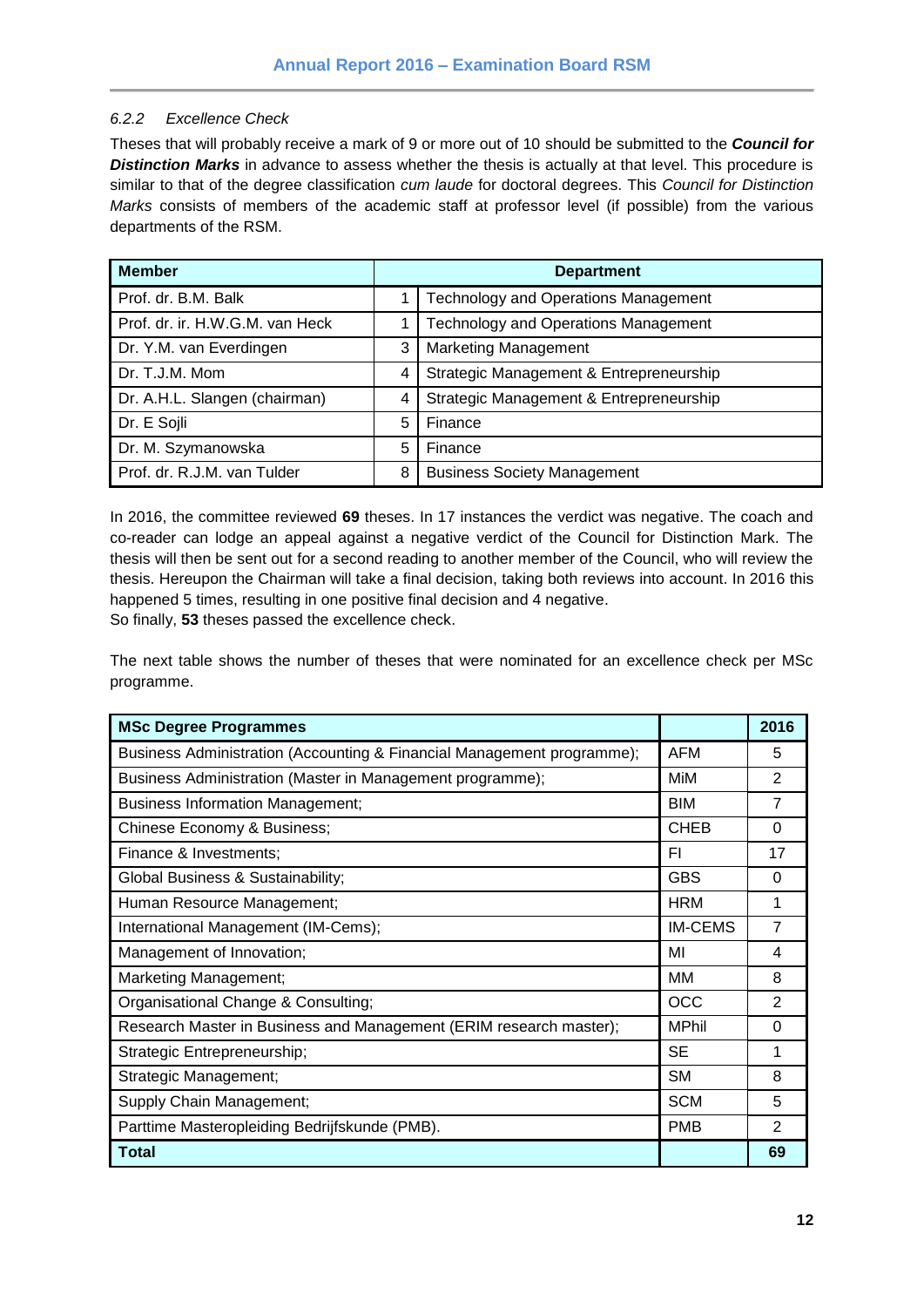## <span id="page-12-0"></span>**7 Fraud measures**

Pursuant to Article 7.12b, paragraph 2 and 3 of the Higher Education and Research Act ('WHW'), the Examination Board can take measures in the event of fraud.

Annually, about 50,000 RSM examinations are taken in the Van der Goot-building. The main part of fraud reports in the Van der Goot-building involve invigilator reports on students caught with a mobile phone within reach. Compared to 2015 there was a significant drop in the number of mobile phone fraud-reports: from 109 in 2014 to 28 in 2016. It seems that the new way of communication the RSM's phone policy is successful. One noticeable fact is the high percentage of boys (> 90%) in this group. Since we can assume this group is accustomed to carry their mobile phone in their pocket, the urgency to place lockers in the M-hall is still high.

Apart from crib suspicions during tests of BAP065 Skills 1-IT in the PC-room, all cases concern suspicions of plagiarism. In these cases, the EC policy is to pursue both the 'provider' and 'acquirer', but the latter is to be more heavily penalised than the former. Fortunately, more and more examiners confront students (especially in the first year) with their copycat behaviour by the use of *Turnitin* or other plagiarism detectors.

The Examination Board had a meeting with **91** suspected fraud cases: 22 individual interviews (of which 19 related to the master thesis) and the rest in pairs/groups. Students caught with a mobile received a written reprimand, which was included in their dossier and will be considered in future decisions by the Examination Board.

The introduction of the new plagiarism scanner *Turnitin* by September 1<sup>st</sup>, 2015, has severely impinged the practice of plagiarism checking because of technical failure and lack of IT support for users of the programme. The Examination Board has initiated a pilot project for the screening of 1635 master thesis proposals using Turnitin-reports provided by the IT-department.

This inquiry brought to light 27 'mild' cases of plagiarism (mainly insufficient referencing) and 37 'serious' cases. The coaches and co-readers of these serious cases were informed by a message from the Examination Board including an off-line Turnitin-report.

Once the 2015/2016 academic year was closed, the Examination Board started a second pilot into 1205 of the 1720 theses processed in the Thesis Online Platform (TOP) system. This inquiry revealed 60 cases of insufficient referencing and 153 cases more substantive cases of plagiarism suspicion.

Awaiting the efforts of our IT staff to link the (locally built) TOP system to Turnitin, the Examination Board realizes that it will be difficult, if not effectively impossible, for current examiners to check the theses of their students for plagiarism.

Especially with the high intake of external master students, some of whom are unfamiliar with RSM's high scientific standards, the Examination Board wants to emphasize that the current lack of an effective system of plagiarism checking by coaches and co-readers makes it difficult to perform her role as guardian of RSM's anti-fraud policy. A taskforce consisting of Ben Wempe, Erwin van der Laan and Martine Schey has been established to look into this problem.

The following chart lists the measures taken over the past seven years.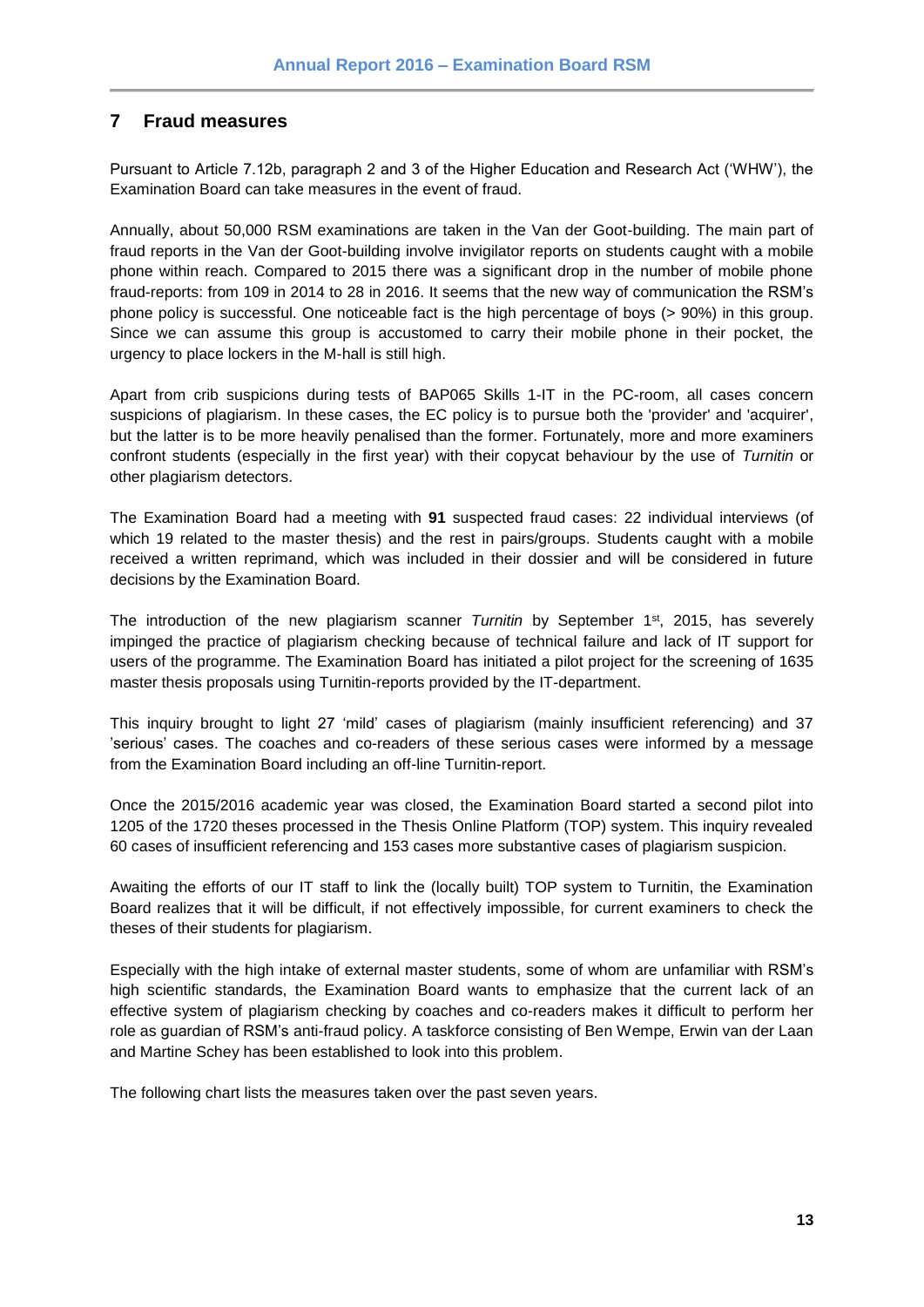|                             | 2010           | 2011        | 2012           | 2013           | 2014 | 2015     | 2016         |
|-----------------------------|----------------|-------------|----------------|----------------|------|----------|--------------|
| Number of students          | 29             | 47          | 64             | 142            | 194  | 128      | 147          |
| <b>Type of test</b>         |                |             |                |                |      |          |              |
| Group assignment            | 5              | 21          | 16             | 19             | 49   | 40       | 70           |
| Individual assignment       | $\overline{2}$ | 18          | 36             | 54             | 10   | 15       | $\mathbf{3}$ |
| Written examination         | 15             | 8           | 9              | 65             | 134  | 72       | 55           |
| <b>MasterThesis</b>         | 1              | $\mathbf 0$ | 3              | 4              | 1    | 1        | 19           |
| <b>Type of fraud</b>        |                |             |                |                |      |          |              |
| Plagiarism                  | 14             | 33          | 55             | 76             | 60   | 56       | 91           |
| Peek                        | 8              | 3           | 4              | 6              | 3    | 4        | 27           |
| Cell phone                  | 3              | 1           | $\overline{2}$ | 57             | 109  | 61       | 28           |
| Graphic calculator          | 3              | 10          | 1              | 1              | 8    | $\Omega$ | 1            |
| Miscellaneous               | $\mathbf 1$    | 0           | $\overline{2}$ | $\overline{2}$ | 14   | 7        | $\mathbf 0$  |
| <b>Disciplinary measure</b> |                |             |                |                |      |          |              |
| reprimand                   | 12             | 15          | 18             | 74             | 111  | 72       | 100          |
| sanction                    | 17             | 32          | 48             | 68             | 83   | 56       | 47           |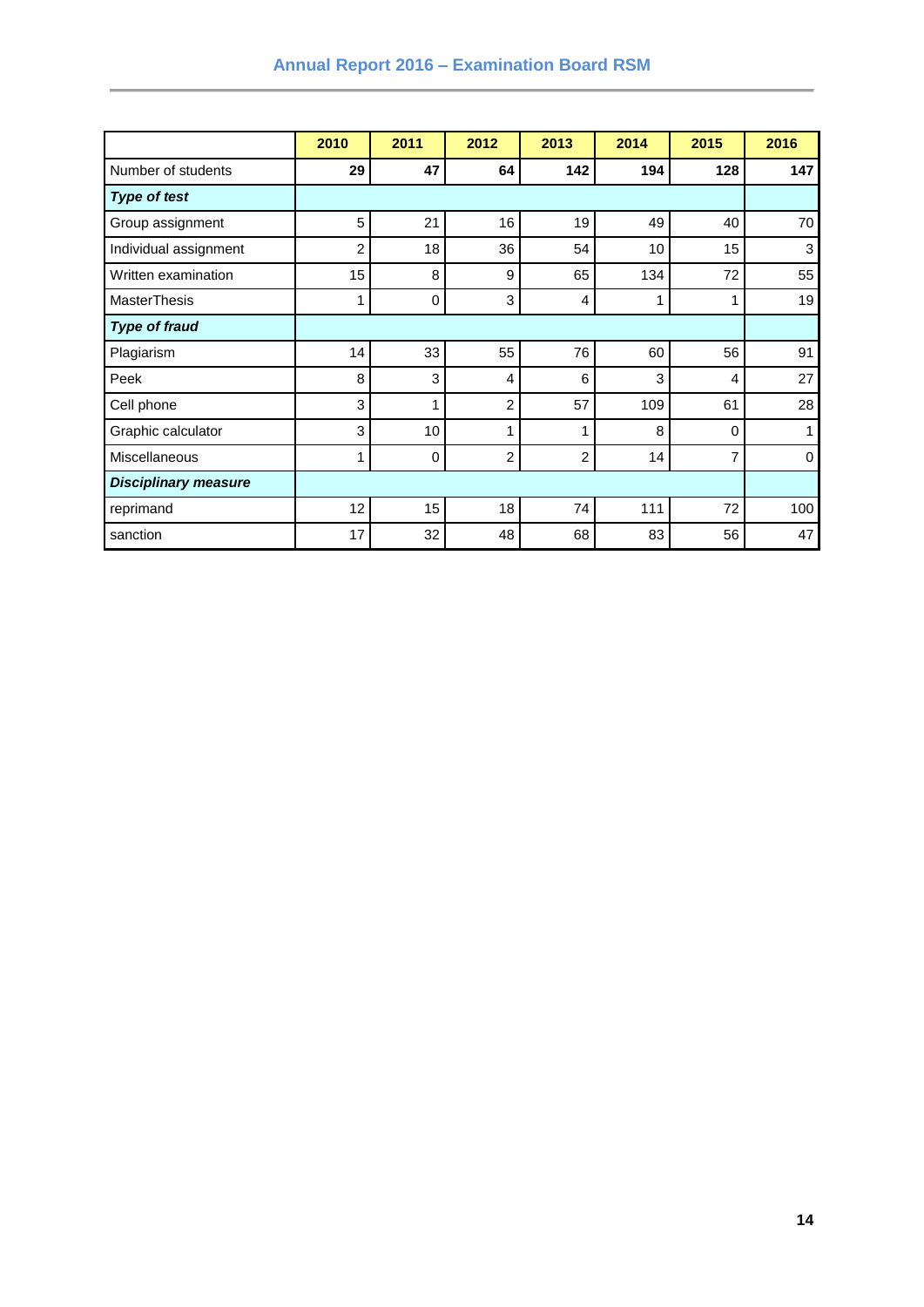# <span id="page-14-0"></span>**8 Legal protection**

## <span id="page-14-1"></span>*8.1 Complaints*

Students may submit a complaint on the testing at the Examination Board. Most of the time it concerns an individual complaint of a student who disagrees with a grade granted by the examiner. This paragraph is about the *non-individual complaints* that (may) concern the quality of the examination.

In 2016, the Examination Board received four non-individual complaints concerning a test. It concerned the following:

- 1. The Student Representation informed the Examination Board that there had been a large number of complaints about the final test of the IBA course *Operations Management* (BAP57). The complaints concerned amongst others a low pass rate, the structure of the test (it did not resemble old tests), ambiguous questions (content- and language-wise), late announcement of the perusal. The Examination Board asked the examiners concerned to respond to the complaints. Based on their responses the Examination Board concluded that there was no reason to doubt the quality of the Operations Management test. On the other hand, the examiners observed that many students concentrate too much – and in several cases exclusively – on material offered by instances with no relation to the examiners of the course. These materials often contain mistakes and try to teach easy fix methods to succeed at the exam, instead of teaching insight. Also, according to the examiners many students showed a passive attitude during exercise classes.
- 2. The regular test of the IBA course *Corporate Finance* (re-use of exam questions). The test was not in accordance with the rules of the Examination Board in particular the re-use of exam questions and the peer review of an exam. The new examiner was not yet familiar with the RSM rules regarding the preparation of exams. The examiner, the Academic Director and the Department Chair will see to it that it will not happen again.
- 3. The re-sit of the BA course *ORMO* (low pass rate, complexity of questions). The Examination Board decided that the complaint was unfounded.
- 4. The re-sit of the finance-part of the BA and IBA courses *Financiële Processen* and *Foundations of Finance and Accounting* (unclear questions/answer-possibilities, no good answer-possibility, low pass rate, editorial flaws). After consultation with the examiners, the Examination Board concluded that the complaints were unfounded. However, the complaints resulted in two appeals and the Examinations Appeals Board decided that one of the appeals was well founded. This decision resulted in a re-calculation of the final BSA months later.

# <span id="page-14-2"></span>*8.2 Settling of disputes*

l

Students can appeal against the decisions made by examiners and the Examination Board. The procedure is laid down in Section 7.60 et seq. of the Higher Education and Research Act ('WHW'). This legal procedure is an administrative appeal as referred to in Section 1:5(2) of the General Administrative Law Act ('Awb').

The Examinations Appeals Board of Erasmus University ('CBE') only performs a review of lawfulness. Both written<sup>3</sup> and unwritten law are used as the basis for the review<sup>4</sup>.

In the following table an overview of the appeals over the past six years. The number of appeal procedures remains constant. It is noteworthy that students are increasingly represented by a lawyer. In the opinion of the Examination Board this unfortunately often results in a procedure that is more focused on formalities than on content and what is good for the student's career.

<sup>3</sup> Written sources include the Higher Education and Research Act ('WHW'), the Teaching and Examination Regulations ('OER') and the general principles of good governance included in the General Administrative Law Act ('Awb').

<sup>4</sup> Examples of unwritten sources include general principles of good governance and other general legal principles.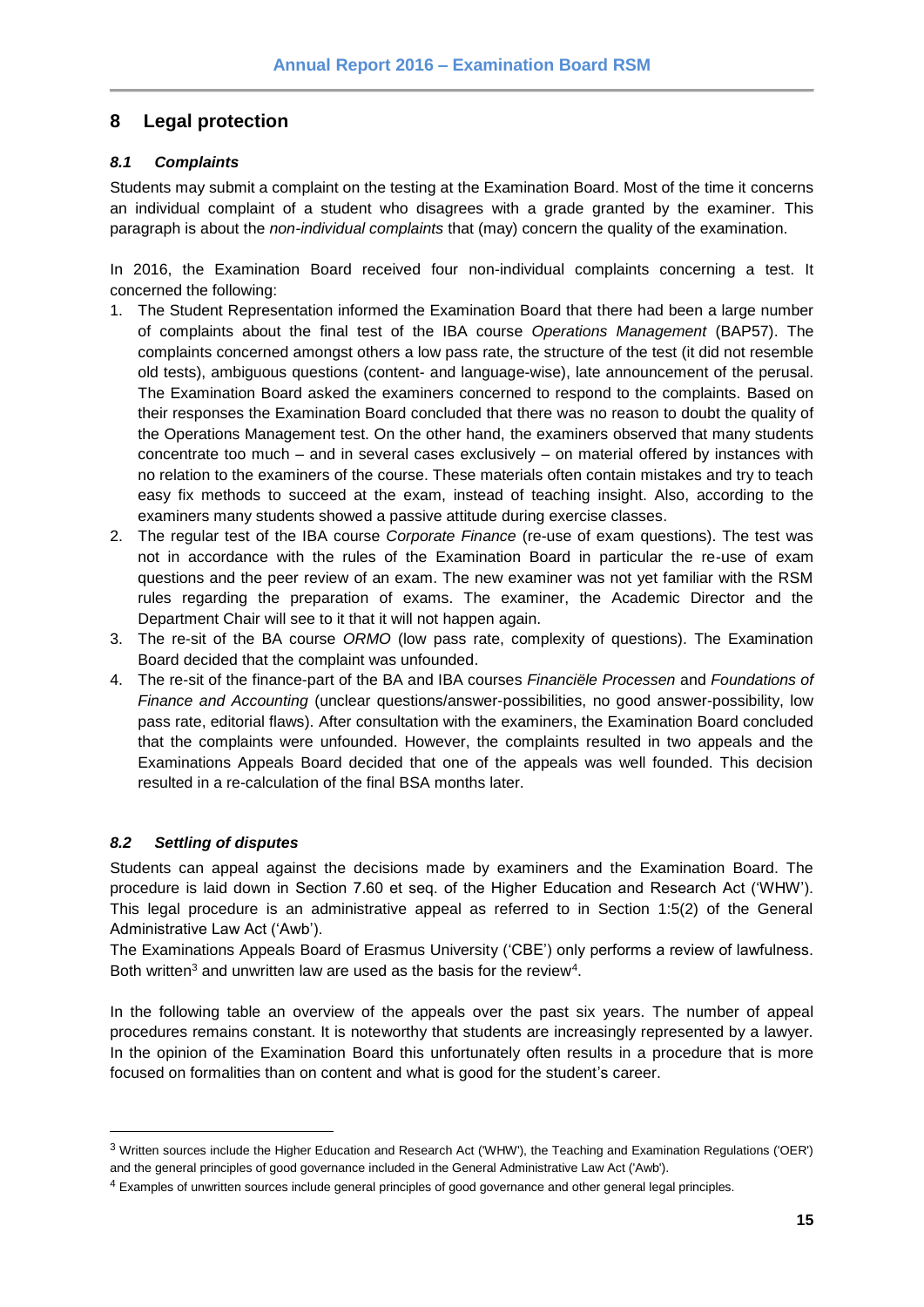| <b>Appeals</b>                    | 2011           | 2012           | 2013           | 2014           | 2015 | 2016           |
|-----------------------------------|----------------|----------------|----------------|----------------|------|----------------|
| <b>Subject</b>                    |                |                |                |                |      |                |
| Denial BScBA (Colloquium Doctum)  |                |                |                | 1              |      | 1              |
| Denial pre-Master's NL            | 4              | 4              |                | 9              |      |                |
| Denial pre-Master's ENG           | 4              |                |                |                | 3    |                |
| Denial admission MScBA (MiM)      |                |                | 1              |                | 1    | $\mathbf{1}$   |
| Denial admission MScBA (AFM)      | 11             | 16             |                |                |      | 1              |
| Denial admission MScBIM           |                |                | $\overline{2}$ | 1              | 1    | $\overline{2}$ |
| <b>Denial admission MScCHEB</b>   |                |                | $\mathbf{1}$   |                |      |                |
| Denial admission MScF&I           |                |                |                |                | 3    | 1              |
| Denial admission MScGBSM          |                |                | 1              | 1              |      |                |
| <b>Denial admission MScHRM</b>    |                |                | 1              |                |      | 1              |
| Denial admission MScIM            | 3              | 1              | 1              |                |      | 1              |
| Denial admission MScMM            |                |                | 1              | 3              |      | $\overline{2}$ |
| Denial admission MScSCM           |                |                | $\overline{2}$ | 3              | 1    | $\overline{2}$ |
| Denial admission MScSE            |                |                |                |                | 3    |                |
| Denial admission MScSM            |                |                | $\overline{2}$ | $\overline{2}$ | 1    | $\mathbf{1}$   |
| Denial admission MScMI            |                |                |                |                |      | $\overline{2}$ |
| Denial admission MScOCC           |                |                |                |                |      | 1              |
| Negative bsa                      | 17             | 16             | 24             | 12             | 10   | 16             |
| Denial grade registration         | 1              |                |                | 1              |      |                |
| Denial admission Research Project |                | 1              |                |                | 3    |                |
| Fraud sanction                    | 3              | 6              | 1              | $\overline{2}$ | 7    | 1              |
| Denial exemptions                 |                |                |                |                |      |                |
| Denial additional examination     | $\overline{2}$ |                | $\overline{2}$ | $\overline{7}$ | 6    | $\mathbf{1}$   |
| Denial reassessment               | 1              |                | 1              | $\overline{2}$ | 1    | 1              |
| Extension validity grade          | 1              | 1              | $\overline{2}$ | $\overline{2}$ | 1    | $\overline{2}$ |
| Denial external elective/project  |                |                | $\overline{2}$ | 1              |      |                |
| Last results counts               |                |                |                |                |      | 1              |
| Disagreement grade                |                |                |                |                |      | 1              |
| Other                             | 4              | $\overline{2}$ | 1              | 3              | 7    | 8              |
| total                             | 51             | 47             | 45             | 50             | 48   | 47             |

| <b>Final decision/verdict</b> | 2011           | 2012 | 2013 | 2014           | 2015 | 2016           |
|-------------------------------|----------------|------|------|----------------|------|----------------|
| Premature                     |                |      |      |                |      |                |
| Withdrawal                    | 13             | 19   | 17   | 16             | 22   | 18             |
| Settlement                    | 29             | 17   | 24   | 31             | 21   | 16             |
| Inadmissible                  |                |      |      |                |      | $\overline{2}$ |
| Unfounded                     | $\overline{2}$ | 8    | 3    |                | 3    | $\overline{2}$ |
| Well founded                  | 0              | 0    | 0    |                |      |                |
| No verdict yet                | 2              |      | 0    | $\overline{2}$ |      |                |
| Redirected to ACB             |                |      |      |                |      |                |
| total                         | 47             | 47   | 45   | 50             | 48   | 47             |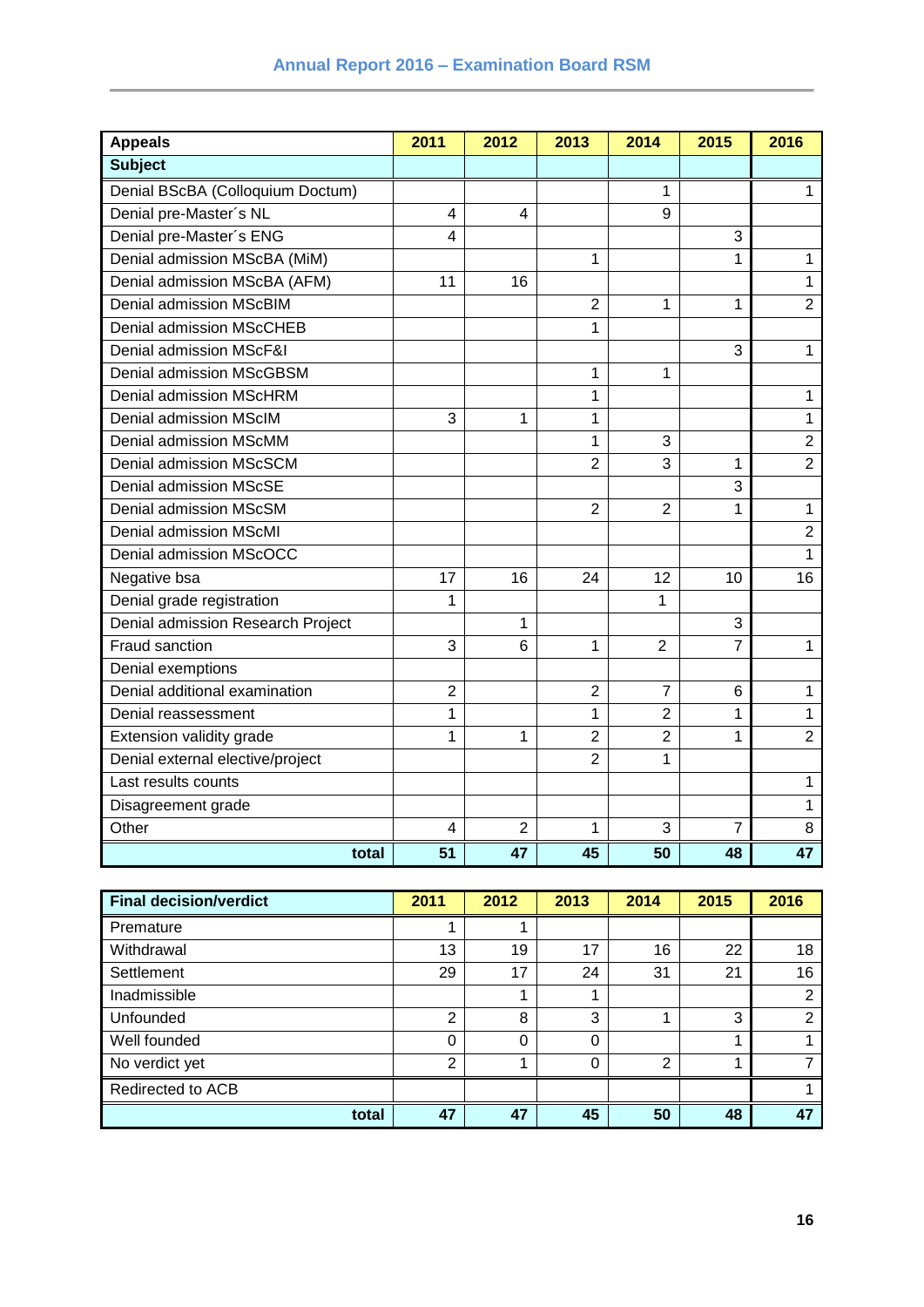# <span id="page-16-0"></span>**9 Examination Regulations: R&G and TER**

The Examination Board has regulatory power. The Board sets rules and provides examiners with guidelines and instructions: the Rules and Guidelines ('**R&G'**). These regulations govern matters such as fraud, rules on passing/failing examinations, *cum laude* rules, compensation schemes, registration for examinations, perusals.

In addition, the Examination Board advises the Dean with regard to the setting of the Teaching and Examination Regulations ('**TER**') for each programme. The Examination Board can also independently submit proposals for changes to the TER.

In June 2016 the amendment proposals to the TER and R&G were established. The most important changes concerned:

## *TER*

- 1. Improved definition of an exam;
- 2. IBA 100% selection;
- 3. BSA hardship policy;
- 4. The RSM Honours Programme;
- 1. Future MSc admission requirements for internal students;
- 2. Exemptions from MSc admission requirements for external students;
- 3. Finance & Investments Advanced programme;
- 4. Amendments to the admission requirements of the MiM-programme;
- 5. Amendments to the composition of the MiM-programme;

## *R&G*

- 1. Appointment criteria for examiners
- 2. Compensation rules B2/B3: trimester 7 courses excluded.
- 3. Adjustments related to the composition of the Thesis Committee;
- 4. Amendments to the Excellence Check protocol;
- 5. An addition to iudicium (summa) cum laude: 8,25 = thesis trajectory included.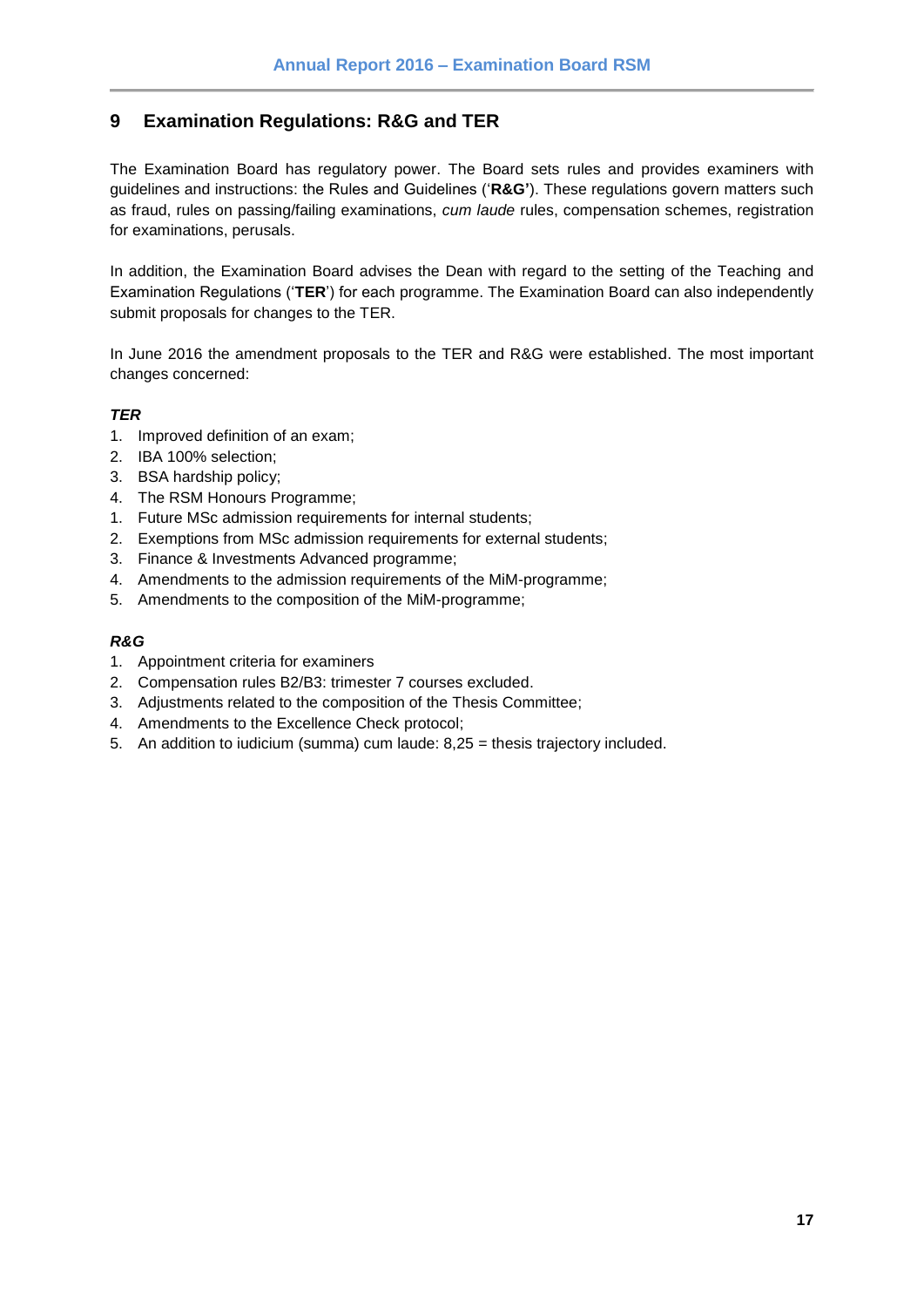## <span id="page-17-0"></span>**10 Decisions in individual cases**

### <span id="page-17-1"></span>*10.1 Overview*

The Teaching and Examination Regulations (the 'TER') of the various study programmes state in various articles that the Examination Board can allow deviations from the rules in certain cases. The Board may grant exemption from the OER in individual cases, for example, due to personal circumstances, or based on the hardship clause (if a rule would result in unfair consequences in an individual case), or for other specific reasons.

The following overview shows the number of requests filed via the EB´s webportal: in total **2779**.

| <b>Individual Requests Decos 2016</b>                        | <b>NL</b>   | <b>UK</b>      | <b>Total</b>    |
|--------------------------------------------------------------|-------------|----------------|-----------------|
| Admission course/internship without meeting the requirements | 5           | 0              | 5               |
| Admission to the programme                                   | 3           | $\overline{c}$ | $5\phantom{.0}$ |
| Admission to the selective (Master) programme                | 3           | 2              | 5               |
| Alternative way of examination                               | 1           | 4              | 5               |
| Appeals                                                      | 11          | 35             | 46              |
| <b>Binding Study Advice</b>                                  | 5           | 8              | 13              |
| Compensation rule B2/B3                                      | 33          | 54             | 87              |
| Complaint                                                    | 28          | 33             | 61              |
| <b>Composition Thesis Committee</b>                          | na          | 215            | 215             |
| Confidentiality form                                         | na          | 45             | 45              |
| <b>Course Exemption</b>                                      | 90          | 14             | 104             |
| Declaration functional impairment                            | 61          | 40             | 101             |
| Documents without a case                                     | 38          | 27             | 65              |
| Early marking of an examination                              | $\mathbf 0$ | 3              | 3               |
| Elective/Project counting towards degree programme           | 379         | 126            | 505             |
| <b>English registration Osiris</b>                           | 24          | na             | 24              |
| ERIM customised study programme                              | na          | 6              | 6               |
| Exam registration after the deadline                         | 16          | 9              | 25              |
| Examination under supervision                                | 21          | 11             | 32              |
| Excellence check                                             | na          | 75             | 75              |
| Exchange                                                     | 0           | $\overline{7}$ | $\overline{7}$  |
| Extension validity cases/ partial grades                     | 21          | 10             | 31              |
| Extension validity final grade                               | 10          | 28             | 38              |
| Extension validity PMB courses                               | 10          | na             | 10              |
| Extra Exam opportunity                                       | 38          | 101            | 139             |
| Following two Masters                                        | na          | 41             | 41              |
| Fraud / Plagiarism                                           | 39          | 91             | 130             |
| <b>GMAT</b> registration                                     | 24          | 7              | 31              |
| <b>Grade registration Osiris</b>                             | 14          | 48             | 62              |
| <b>Graduation MSc</b>                                        | na          | 29             | 29              |
| IBA to BA transfer                                           | 12          | na             | 12              |
| IBCOM course counting towards degree programme               | 8           | 102            | 110             |
| Last result counts' transitional arrangement                 | 1           | 3              | 4               |
| Late registration for a test examination                     | 222         | 152            | 374             |
| Postponement Active degree granting                          | 0           | 178            | 178             |
| Postponement thesis(proposal) deadline                       | na          | 29             | 29              |
| Presence during oral defence thesis trajectory               | 0           | 13             | 13              |
| Programme registration after 31 August                       | 22          | 45             | 67              |
| Ranking statement                                            | 0           | 37             | 37              |
| Statement of no objection                                    | 0           | 6              | 6               |
| Taking an exam abroad                                        | 1           | $\mathbf 0$    | 1               |
| Taking an extra-curricular course                            | 1           | $\overline{2}$ | 3               |
| <b>Total</b>                                                 | 1141        | 1638           | 2779            |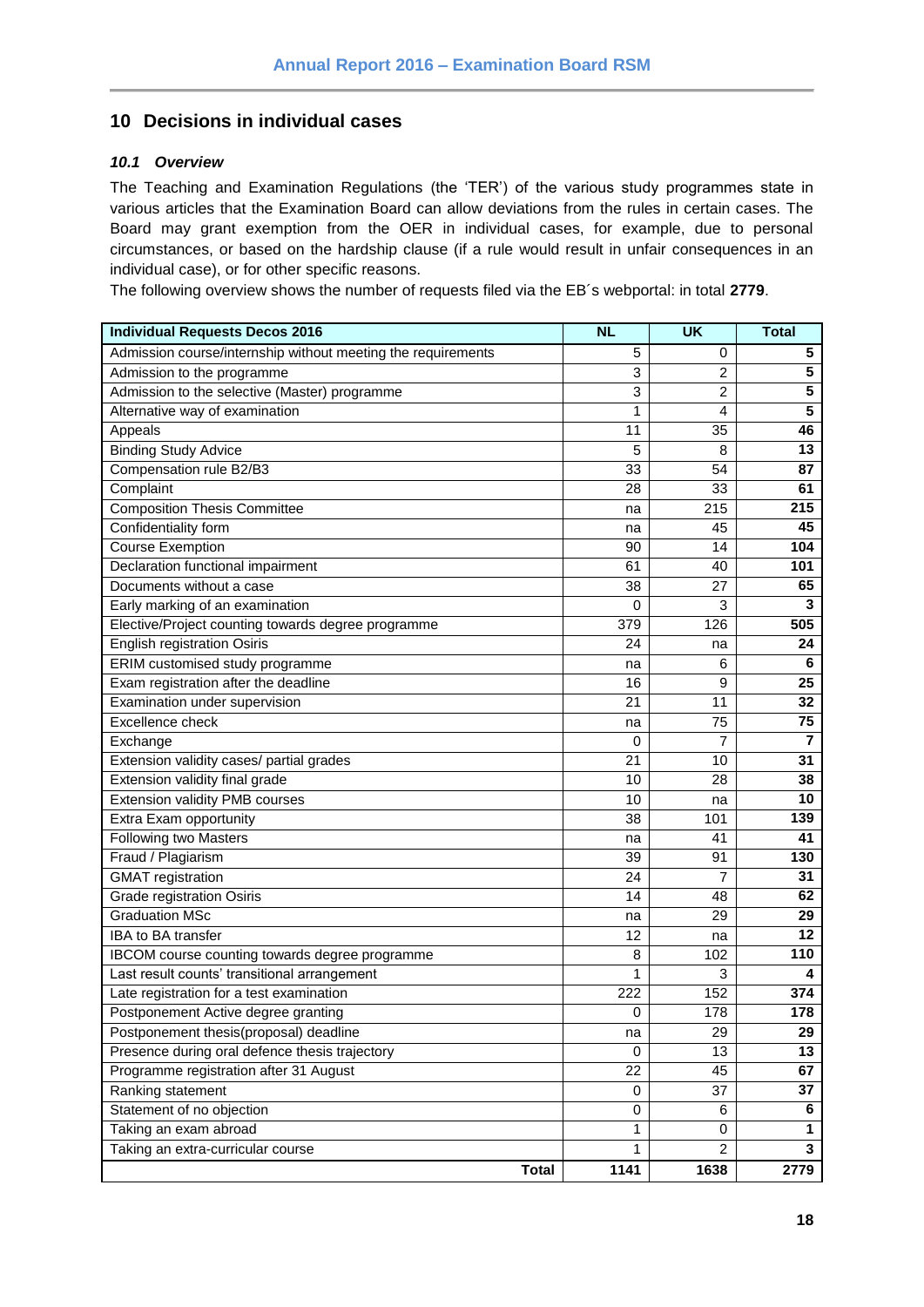When comparing the outcome with the 2015 overview (3322 requests), there has been a reduction in the number of individual requests. This is mainly due to a reduction of the late registration for tests: a drop from 908 to 374. This drop can be explained by a procedural change: until 2015, students had to enroll themselves, while in 2016 students are automatically registered for their regular tests.

Furthermore, the admission requirements for the premaster programmes have also changed. This now entails that students must have attained their GMAT *before* they are admitted to the programme. This resulted in a significant decrease of GMAT-registrations by the Examination Board's office.

In addition to the requests submitted via the web portal, the Examination Board is also responsible – by the Dean's mandate – for sending out hundreds of individual decisions such as the Master Admission Statements in August and January (see chapter 10.7) and the final Binding Study Advice in August (plus two provisional study advices in December and April, see chapter 10.6).

Furthermore, the Examination Board receives a vast number of e-mails daily. These include questions concerning topics such as grade registrations in Osiris and specific questions about the Examination Board's policy.

#### <span id="page-18-0"></span>*10.2 Exemptions*

At the request of a bachelor student, the Examination Board may grant exemption for a course (excluding the Research Training/ Bachelor thesis). Exemptions will be granted if in the opinion of the Examination Board the acquired knowledge, insight and skills are equivalent in terms of nature, content and level to the examination part of the programme for which exemption is requested.

The Examination Board assesses requests according to the following conditions:

- 1. The time spent on the course (possibly expressed in credits) should at least be equal to the time allotted to the course for which exemption is sought;
- 2. There should be sufficient similarity between content, methods, learning objectives and level of the course on the basis of which the applicant hopes to qualify for an exemption and the course for which exemption is sought. This must be substantiated by the submitted documents;
- 3. The documents should also prove that the applicant has passed the courses with satisfactory grades.

The Examination Board decides on the basis of the relevant documents (i.e. certificates, lists of grades, course descriptions, literature, etc.) and the assessment of the RSM examiner(s) concerned.

In 2016, the Examination Board received **104** requests submitted by **52** students. The following table shows the distribution of the numbers.

|       | students | granted | denied |
|-------|----------|---------|--------|
|       | 46       |         | 23     |
| BA    | 6        |         |        |
| total | 52       | 75      | 29     |

The vast majority of BA-requests concerned EUR-courses and then especially courses of the Erasmus School of Economics such as ICT (FEB11013). Most BA requests come from students who, after a binding study advice, have switched to the RSM bachelor's degree programme Bedrijfskunde/Business Administration.

Almost all IBA-requests concerned courses from previous education at foreign universities.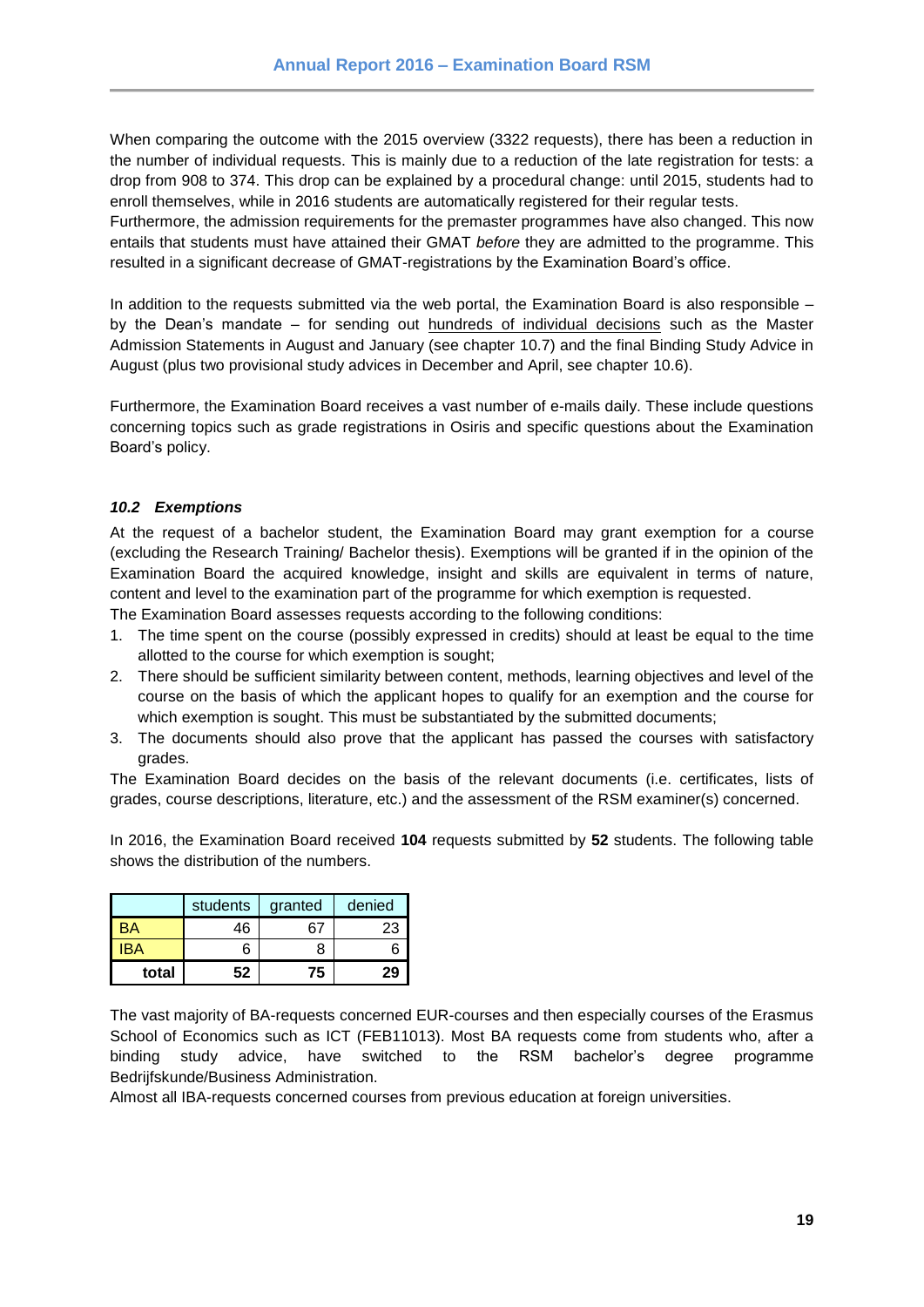#### <span id="page-19-0"></span>*10.3 Non-RSM electives (bachelor and master)*

Students may request permission to take a course from another faculty or university as a bachelor elective or a free elective for the master's programme. The first trimester of the Bachelor 3 year offers students a plenty of alternatives to complete the required 20 ECTS for electives. For the regular 60 ECTS master programmes, the free electives concern 6 ECTS. The majority of the elective requests the Examination Board deals with concern the bachelor's degree programmes.

#### General policy

The general policy of the Examination Board regarding elective courses from another school or university is, first of all, that the course must be part of an accredited degree programme at a Dutch university or a foreign research-driven university. Secondly, the course must have a level equivalent to the RSM course, i.e. it cannot be a bachelor's course as a master's free elective. In terms of content, skills, attitude and testing, the course must also sufficiently fit with the specified exit qualifications for the programme. Also, it must have added value for the programme, which is why there should not be too much overlap with mandatory parts of the RSM programme concerned. This is often a reason for rejection. Furthermore, the course may not count twice: it cannot be part of another degree programme being taken by the student in question. For the bachelor, the Examination Board will then consider an 'exemption' for the same amount of ECTS - which will not contribute to the final GPA. The Examination Board does not allow exemptions for the master elective. Finally, in case of a request to let a non-RSM elective count towards the curriculum, explicit approval from the Examination Board is required before the start of the course. The Examination Board will grant their permission if they conclude that the content and level of the elective(s) is of similar university level and supervised and assessed by university examiners.

#### 2016: continued growth of filed requests

With the Examination Regulations of 2015-2016 entering into force as of September 2015, the Examination Board adopted a more flexible position towards external electives counting towards the bachelor curriculum. Whereas in the academic year 2014-2015 only 5 ECTS were meant for an approved (external) elective, in 2015-2016 students had the choice to pick electives for the entire 20 ECTS elective space. The 20 ECTS electives option was already an alternative in earlier Appendices of the Regulations (2013-2014 and 2014-2015), but less clearly communicated as a regular option via channels such as the website. This resulted into a significant increase of requests filed in 2015 and even more requests in 2016, see the following table. Also more elective space exemptions were requested and granted, due to the more flexible position of the Board regarding students going for two bachelor degrees.

With regard to the case type 'IBCoM course counting towards the curriculum', the Examination Board established and published an elective list for IBA students with approved courses from the International Bachelor of Science (BSc) programme in Communication and Media (IBCoM) at Erasmus School of History, Culture and Communication. The secretariat of the Examination Board is mandated to deal with cases regarding IBCoM courses, which are always permitted if on the list. In 2016, IBCoM electives remain to be popular  $(N = 102)$ . In particular the courses on Corporate Communications and (the psychology side of) Consumer Behaviour, which offer more depth to the topics and connect well with Business Administration.

In the following table, two request categories are specified: those related to the Dutch spoken bachelor's degree programme Bedrijfskunde (BA) and those related to the English spoken bachelor's and master's degree programmes IBA and MSc's (IBA/MSc).

In 2016, the growth in the number of filed requests continues: **610** submitted requests instead of the total of 169 in 2014 and 530 in 2015. Mostly BA (Bedrijfskunde) students requested permission from the Examination Board: 379.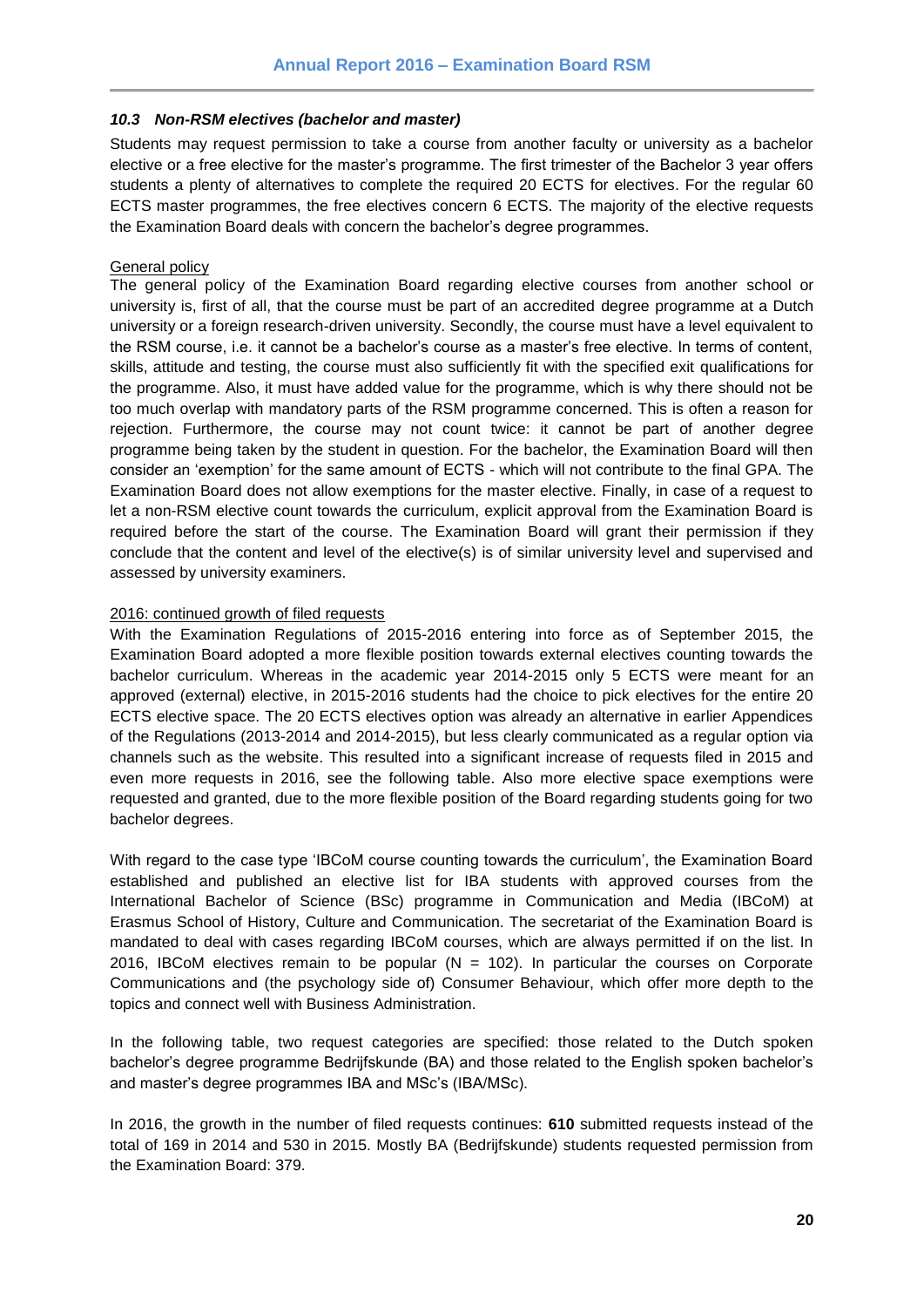## **Annual Report 2016 – Examination Board RSM**

|                                                    | 2014      |                    |       | 2015  |                    |       | 2016      |                   |       |
|----------------------------------------------------|-----------|--------------------|-------|-------|--------------------|-------|-----------|-------------------|-------|
| Case type                                          | <b>BA</b> | <b>IBA/</b><br>MSc | total | BA    | <b>IBA/</b><br>MSc | total | ΒA        | <b>IBA</b><br>MSc | total |
| Elective/project counting<br>towards curriculum    | 71        | 74                 | 145   | 374   | 74                 | 448   | 379       | 126               | 505   |
| Extra-curricular elective                          | 10        | $\overline{2}$     | 12    | 9     | 5                  | 14    |           | 2                 | 3     |
| <b>IBCoM</b> course counting<br>towards curriculum | $\Omega$  | 12                 | 12    | $-$ * | 68                 | 68    | $\cdot^*$ | 102               | 102   |
| total                                              | 81        | 88                 | 169   | 383   | 147                | 530   | 380       | 230               | 610   |

*\* Not a valid case type, IBA students have priority thus no mandate for secretariat to grant BA students permission.*

As you can see in the next table, the majority of the requests in 2016 are from bachelor students. Only **26** of the cases filed were from master students. Around **80 per cent** of the requests relate to 'Non-RSM EUR courses'. These are courses from other schools of the Erasmus University, mostly from Erasmus School of Economics (ESE), Erasmus School of Law (ESL) and Erasmus School of History, Culture and Communication (ESHCC).

BA and IBA requests in the category 'RSM' refer to the free-to-choose RSM bachelor projects such as consultancy and research projects and the STAR Management Week committee.

Requests recorded as 'Outside EUR' concern courses from other universities in the Netherlands. 'Outside NL' are courses from foreign universities. Although it seems like most requests have been granted, this category 'Outside NL' also refers to adapted requests based on input from the Examination Board support staff or tailor-made decisions (usually the case for foreign course proposals). For MSc purposes, the Academic Directors are consulted to judge whether the external course adds value and quality to the concerning RSM MSc curriculum. Also, quite frequently students requested up to five courses at once, meaning that below numbers do not represent student numbers but – as mentioned above - the number of filed requests.

|                    | BA*     |          | IBA**   |          | MSc***              | total |     |
|--------------------|---------|----------|---------|----------|---------------------|-------|-----|
| <b>Category</b>    | Granted | Rejected | Granted | Rejected | Rejected<br>Granted |       |     |
| RSM***             | 13      | 4        |         |          | 4                   | 5     | 35  |
| Non-RSM EUR        | 277     | 34       | 157     |          | -                   |       | 473 |
| <b>Outside EUR</b> | 21      |          | 9       | -        | 4                   |       | 35  |
| Outside NL         | 17      | -        | 6       |          | 8                   |       | 37  |
| total              | 328     | 38       | 179     | 9        | 16                  | 10    | 580 |

### **2016 Specifics**

\* *Curricular and extra-curricular requests combined.*

*\*\* Curricular, extra-curricular and IBCOM requests combined.*

*\*\*\* In special cases, the Examination Board considered an alternative RSM course for master students (such as core courses from other master programmes)*

Please note with regard to the total numbers: the difference of 30 request (610-580) between this table and the previous overall table is made up excluded withdrawn or inapplicable requests.

As clearly visible in the table above, the big number of filed requests (which started in 2015) resulted in many extra hours of administration and consideration. However, the majority of (non-RSM courses) requests were from Erasmus University, which means that the Examination Board did not have to further assess the level of difficulty or the quality (accreditation) of the institution.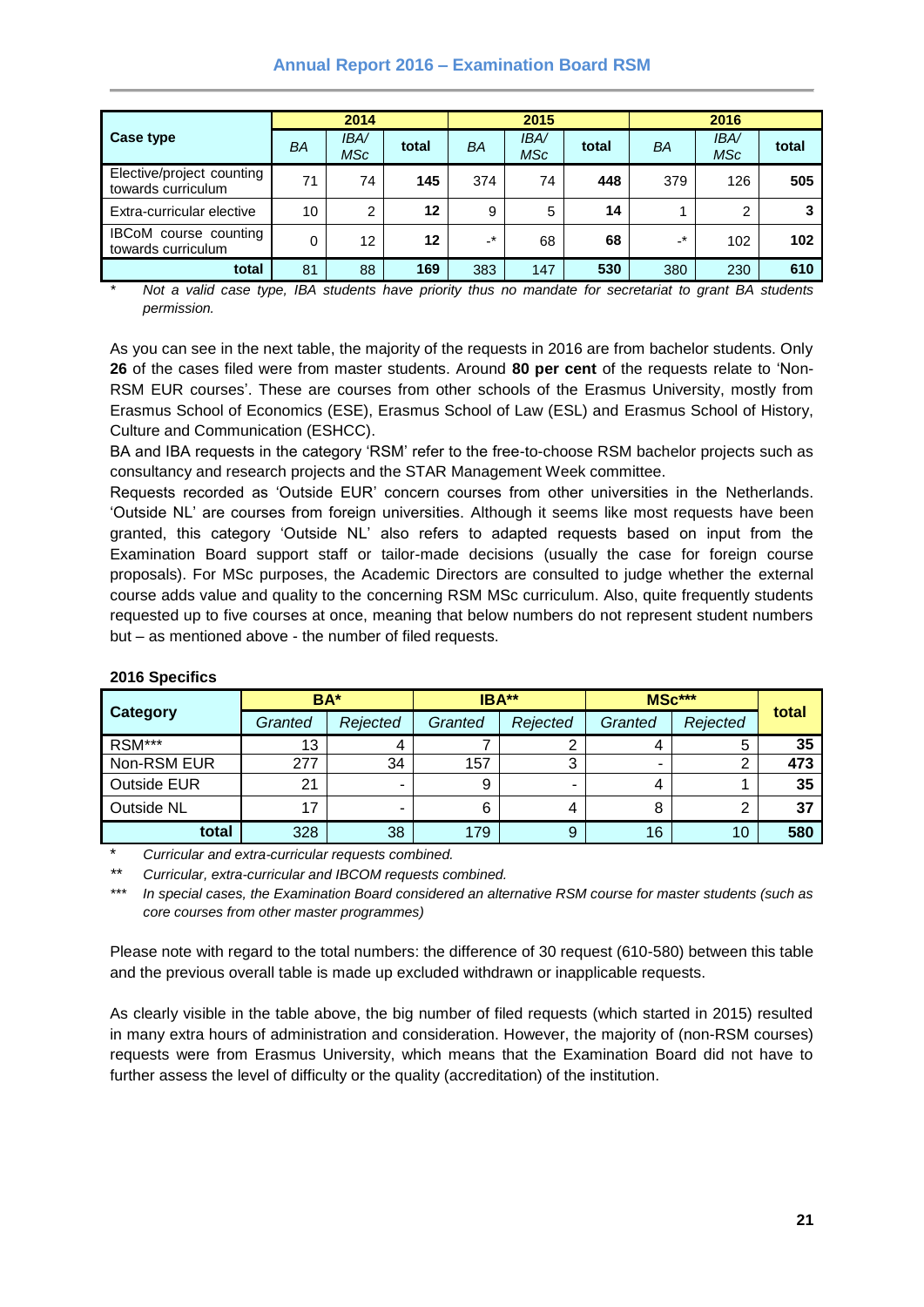## <span id="page-21-0"></span>*10.4 Extra examinations*

In special cases students can submit a request for an extra examination considering situations like illness or Topsport, but also if all courses (including the thesis) but one have been passed, hereby a serious extension of the study is expected (e.g. more than four months). In 2016 the Examination Board received **112** requests: 72 concerned a bachelor´s course, 1 a PMB and 39 a master´s course.

The majority of the requests are related to admission to the master´s programme as of January 2017. It concerns students who are not admissible to one of RSM's master programmes as of September 2015 due to 'De Harde Knip', because they have one  $2^{nd}$  or  $3^{rd}$  trimester B2/B3 course open. In the fall of 2016 **58** of these extra bachelor examinations were granted. The distribution of these extra examinations is as follows:

| <b>Extra resits Fall 2016</b>       | BA (+premaster) | IBA (+premaster) |
|-------------------------------------|-----------------|------------------|
| <b>Financial Accounting</b>         |                 |                  |
| Human Resource Management           |                 |                  |
| Statistische Methoden en Technieken | 28              |                  |
| (Business)Information Management    |                 |                  |
| Supply Chain Management             |                 |                  |
| Innovatiemanagement                 |                 |                  |
| Ondernemingsrecht/Found Bus Law     | ว               | 4                |
| <b>Total</b>                        | 47              |                  |

The high amount of extra resits 'Statistische Methoden en Technieken' (28) stem from the fact that 13 of them are awarded because the resit of the first year course BKB009 Marktcontext was on the same date as the resit of the 2<sup>nd</sup> year course Statistische Methoden en Technieken. Unfortunately only one of these 13 student passed the extra resit, while of the other 15 ( $3<sup>rd</sup>$  or 4<sup>th</sup> year) students 14 passed it. Noteworthy is the high decline of extra resits Financial Accounting compared to 2015 (from 37 to 7). Since Corporate Finance changed in 2016-2017 from the  $6<sup>th</sup>$  to the 4<sup>th</sup> trimester, no extra resits were granted.

The 21 of the 39 requests concerning the master´s courses were submitted to conclude the master´s degree programme without too much study delay. Most requests (7) concerned the core courses *Risk Management.*

## <span id="page-21-1"></span>*10.5 Functional impairment*

The Examination Board may grant students with a temporary or structural functional impairment (e.g. broken limbs, dyslexia, chronic illnesses etc.) extra and/or special facilities within reasonable limits for the duration of their functional impairment. These facilities are meant to contribute to an equal opportunity towards achieving their academic goals for those students with a functional impairment. Possible facilities are, taking the exam in a separate room with 30 minutes extra time, providing the exam on A3 paper format, taking the exam on a PC. Students must provide all relevant documentation (such as a medical statement) and the Examination Board will consult the student advisers or other experts before making a decision.

In 2016, the Examination Board granted **93 students** extra facilities. In **45%** of the cases the impairment involved dyslexia. The Examination Board granted all students 30 minutes extra time. In addition, **12 students** were allowed to take the exams on PC and **6 students** were granted exams on A3 format.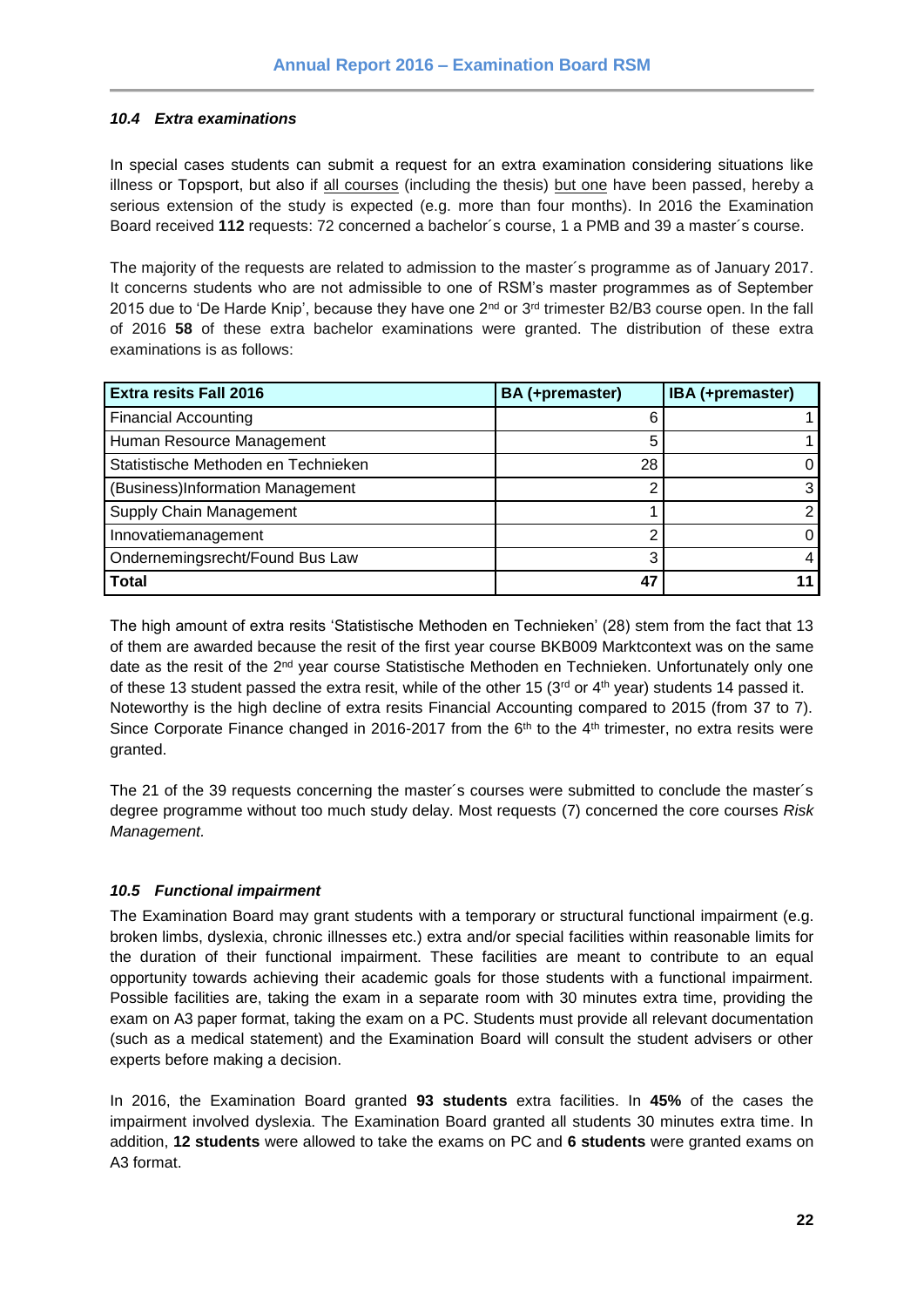#### <span id="page-22-0"></span>*10.6 Binding study advice*

The Examination Board plays an important role in relation to the binding study advice. The EB issues a provisional advice to all freshmen twice a year, in December and April. At the end of the academic year, in August, the Examination Board issues the final binding study advice by mandate of the Dean. The Examination Board in collaboration with the student advisers and the student counsellors prepares this final advice. If the standards have not been met, the student must leave the programme and may not subsequently re-start the programme for the next three academic years.

Before the final decisions are sent, the Examination Board determines which students may be exempted from the BSA standard because of personal circumstances or hardship. To be exempted from the BSA standard means that the student will get the chance to comply with the BSA standard in the subsequent academic year. If the students fails, he must leave the programme at the end of the second year.

In August 2016 **703** BA students and **536** IBA students received a binding study advice. The EB considered **371** individual student files because of personal circumstances or hardship. To determine which students will qualify for exemption from the standard, the Examination Board meets with the student advisers and student counsellors to discuss the relevant student files.

On 18 and 19 August 2016, the BSA meetings 2015-2016 took place: one for the Dutch language BA bachelor´s programme and one for the English language International Business Administration bachelor´s programme.

During these meetings not only the files of students with personal circumstances were discussed with the student advisers and student counsellors but the hardship files as well, in view of a consistent policy. All students with one non-compensable insufficient grade or two insufficient grades were discussed case by case. Decisive factors for application of the hardship clause are the average grade and the overall picture (like how seriously insufficient are the grades, poor results for the same kind of courses etc.). If these factors implicate that the student is most likely fit for the BSc programme, then he will not receive a negative binding study advice based on hardship. Remarkably, most students in this category had quite high averages.

| <b>BSA cases</b>             |           | 2012 |           | 2013       |           | 2014       |           | 2015       |           | 2016       |  |
|------------------------------|-----------|------|-----------|------------|-----------|------------|-----------|------------|-----------|------------|--|
|                              | <b>BA</b> | IBA  | <b>BA</b> | <b>IBA</b> | <b>BA</b> | <b>IBA</b> | <b>BA</b> | <b>IBA</b> | <b>BA</b> | <b>IBA</b> |  |
| Files:                       |           |      |           |            |           |            |           |            |           |            |  |
| Personal circumstances       | 44        | 33   | 57        | 77         | 45        | 21         | 48        | 32         | 96        | 63         |  |
| Hardship                     | 16        | 22   | 92        | 65         | 70        | 33         | 86        | 46         | 105       | 91         |  |
| Appeals                      | 5         | 9    | 1         | 23         | 5         | 7          | 5         | 5          | 5         | 11         |  |
| Total files per programme:   | 65        | 64   | 150       | 165        | 120       | 61         | 139       | 83         | 206       | 165        |  |
| Total files both programmes: | 129       |      | 315       |            | 181       |            | 222       |            | 371       |            |  |
| <b>Decisions:</b>            |           |      |           |            |           |            |           |            |           |            |  |
| Exemption due to PC          | 23        | 18   | 41        | 25         | 39        | 17         | 34        | 19         | 49        | 20         |  |
| Exemption due to hardship    | 17<br>10  |      | 78        | 25         | 51        | 39         | 65        | 43         | 80        | 82         |  |
| <b>Total exemptions</b>      | 33        | 35   | 119       | 50         | 90        | 56         | 99        | 62         | 129       | 102        |  |
| <b>Negative BSA</b>          | 27        | 20   | 30        | 92         | 30        | 5          | 40        | 21         | 77        | 63         |  |

The next table shows the total number of the decisions taken during the BSA meetings of 2016 and of the years before so that trends may be observed.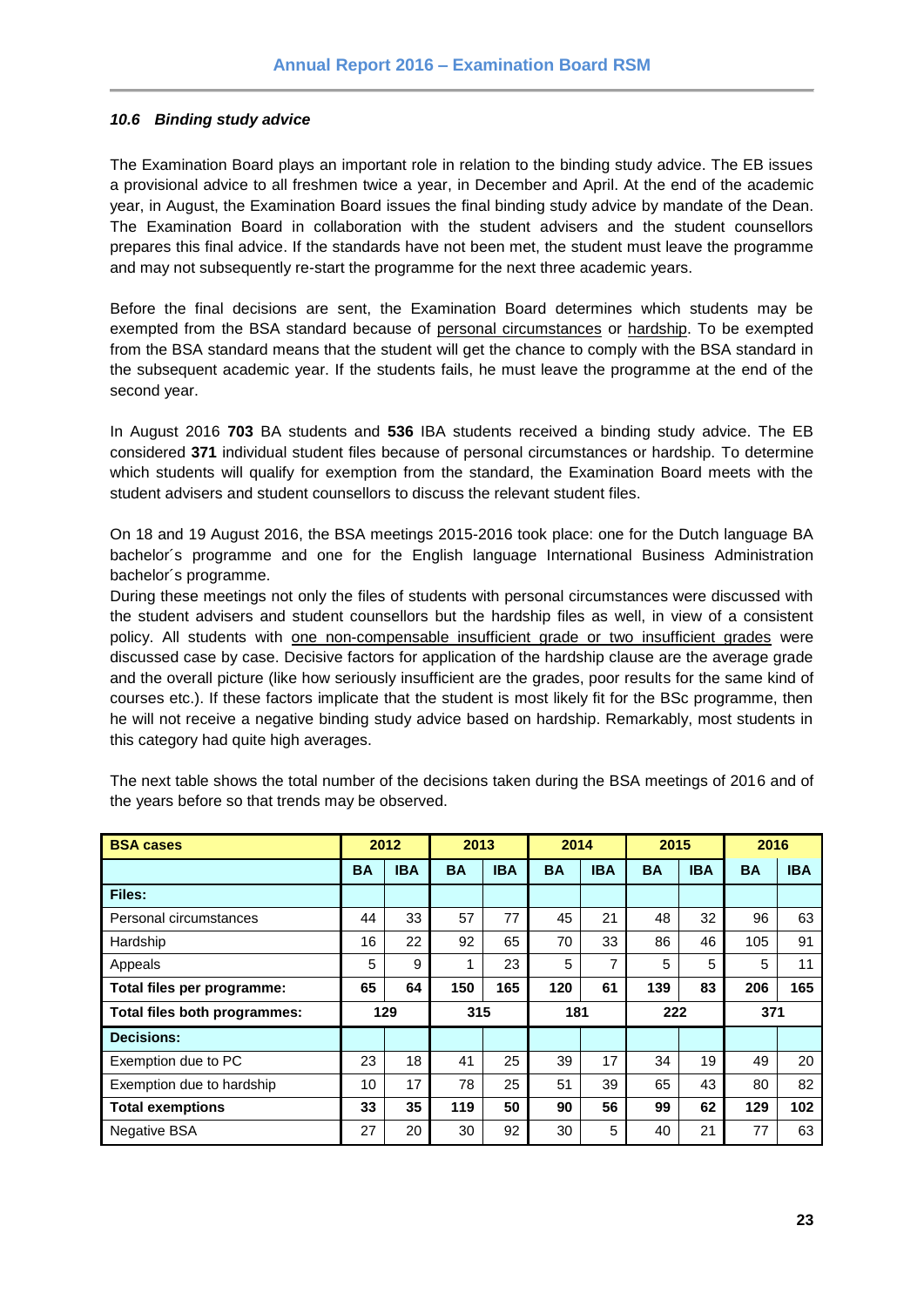Compared to the time before the introduction of N=N policy, more students are exempted from the BSA-norm after the first year. However, since N=N, students have better grades and start the second year with no or just one or two courses to retake.

### <span id="page-23-0"></span>*10.7 Admission statements*

The Chairman of the Examination Board has a mandate from the Dean to issue *Admission Statements* to the Master's degree programmes. However, the Examination Board asked the Dean to end this mandate as of Academic Year 2016-2017. The reason for this request is the result of the change in the law whereby internal students must have been granted the Bachelor's degree (or must have passed the Premaster programme) before they can be admitted to the Master's degree programme, just like the external students. Since it is no longer possible to facilitate internal students with personal circumstances, there is no reason left for the Examination Board to be involved in the MSc-admittance procedures: it has become a purely executive task.

Meanwhile, the Examination Board issued **94** Admission Statements to PMB students and **952**  (January 2016 and September 2016) to internal RSM bachelor students in January 2016.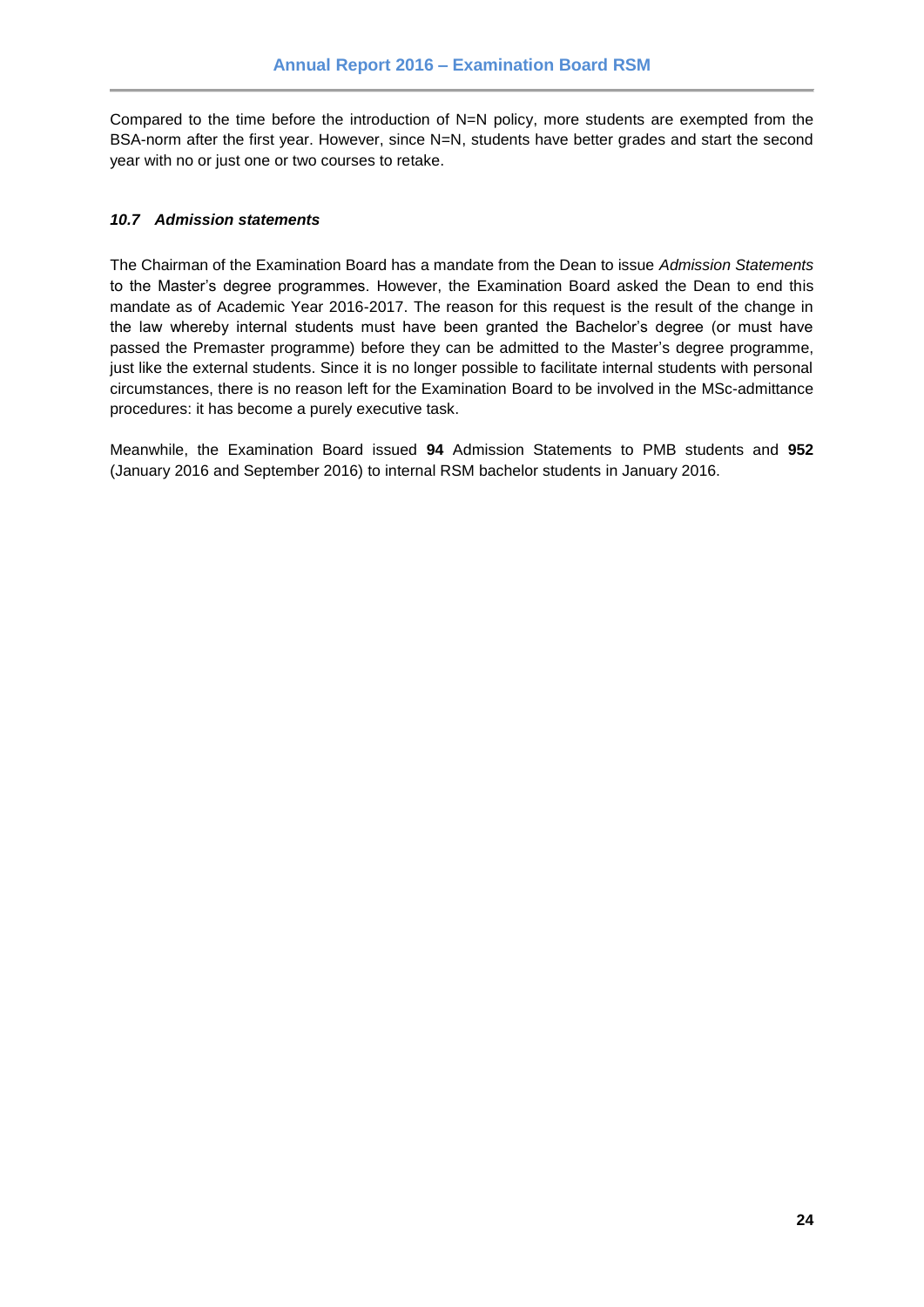# <span id="page-24-0"></span>**11 Focal points**

## <span id="page-24-1"></span>*11.1 Evaluation of the focal points 2016 – 2018*

In the Annual Report 2015 the Examination Board formulated 16 focal points for 2016 and beyond. These focal points are too many to fulfil in one year, but they have set the Examination Board´s agenda for 2016 and the next few years. In June 2016 the focal points were discussed with RSM's Executive Board. The minutes of this meeting are attached to the report (Annex E).

The following list shows the progress of the focal points.

| <b>Core tasks</b>                                    |    | focal points 2016 - 2018                                                                                                                                                                          | progress                                                                                                        |  |  |  |
|------------------------------------------------------|----|---------------------------------------------------------------------------------------------------------------------------------------------------------------------------------------------------|-----------------------------------------------------------------------------------------------------------------|--|--|--|
|                                                      | a. | Optimize the yearly appointment of examiners;                                                                                                                                                     | done                                                                                                            |  |  |  |
| <b>Examiners</b>                                     | b. | Monitor professional development of examination<br>expertise;                                                                                                                                     | In progress: Risbo modules<br>are offered, examiners need<br>to pass these modules                              |  |  |  |
|                                                      | c. | performing<br>high<br>Formulate a<br>concept for<br>examiners (and incentives such as International<br>Teaching Programme?)                                                                       | New proposal needs to be<br>formulated                                                                          |  |  |  |
|                                                      | d. | Update of the brochure Integral Quality Assurance<br>Policy;                                                                                                                                      |                                                                                                                 |  |  |  |
|                                                      | е. | Formulate professional standards for the thesis<br>quality check;                                                                                                                                 |                                                                                                                 |  |  |  |
|                                                      | f. | Create a sounding board structure with Academic<br>Directors;                                                                                                                                     |                                                                                                                 |  |  |  |
|                                                      | g. | Introduction of an annual reflection on the<br>Examination Monitor with the (Vice) Dean, Dean<br>of Programmes and the Academic Directors.                                                        |                                                                                                                 |  |  |  |
| <b>Quality</b><br><b>Assurance</b><br><b>Policy:</b> | h. | Introduction of an assessment matrix for every<br>course (to begin with B1 courses);                                                                                                              | in.<br>progress:<br>course<br>assessment plan and- matrix<br>have<br>been designed<br>in.<br>concert with Risbo |  |  |  |
|                                                      | i. | Formulate rules for individual/group<br>grading<br>(including rules preventing free-riders);                                                                                                      |                                                                                                                 |  |  |  |
|                                                      | j. | Check of MSc course manuals (whether these are<br>in line with rules and regulations);                                                                                                            |                                                                                                                 |  |  |  |
|                                                      | k. | Formulate clear guidelines for peer review of<br>examinations.                                                                                                                                    | In progress, Risbo module 3                                                                                     |  |  |  |
|                                                      | L. | Appliance (introduction and implementation) of<br>plagiarism scanner Turnitin;                                                                                                                    | done                                                                                                            |  |  |  |
| Fraud:                                               | m. | Installation of Turnitin in TOP;                                                                                                                                                                  | Impracticable                                                                                                   |  |  |  |
|                                                      | n. | Audit application of Turnitin.                                                                                                                                                                    | Pilot thesis (proposal) fraud<br>check                                                                          |  |  |  |
| <b>Legal</b><br><b>Protection:</b>                   | о. | Formulate a protocol for complaints.                                                                                                                                                              | done                                                                                                            |  |  |  |
| <b>Communic</b><br>ation:                            | p. | Improve communication Examination Board with<br>stakeholders: Newsletters, websites for students,<br>examiners and the university community by<br>making them more user friendly and informative. | in progress: Communication<br>plan has been developed, a<br>new examiners website has<br>been re-designed       |  |  |  |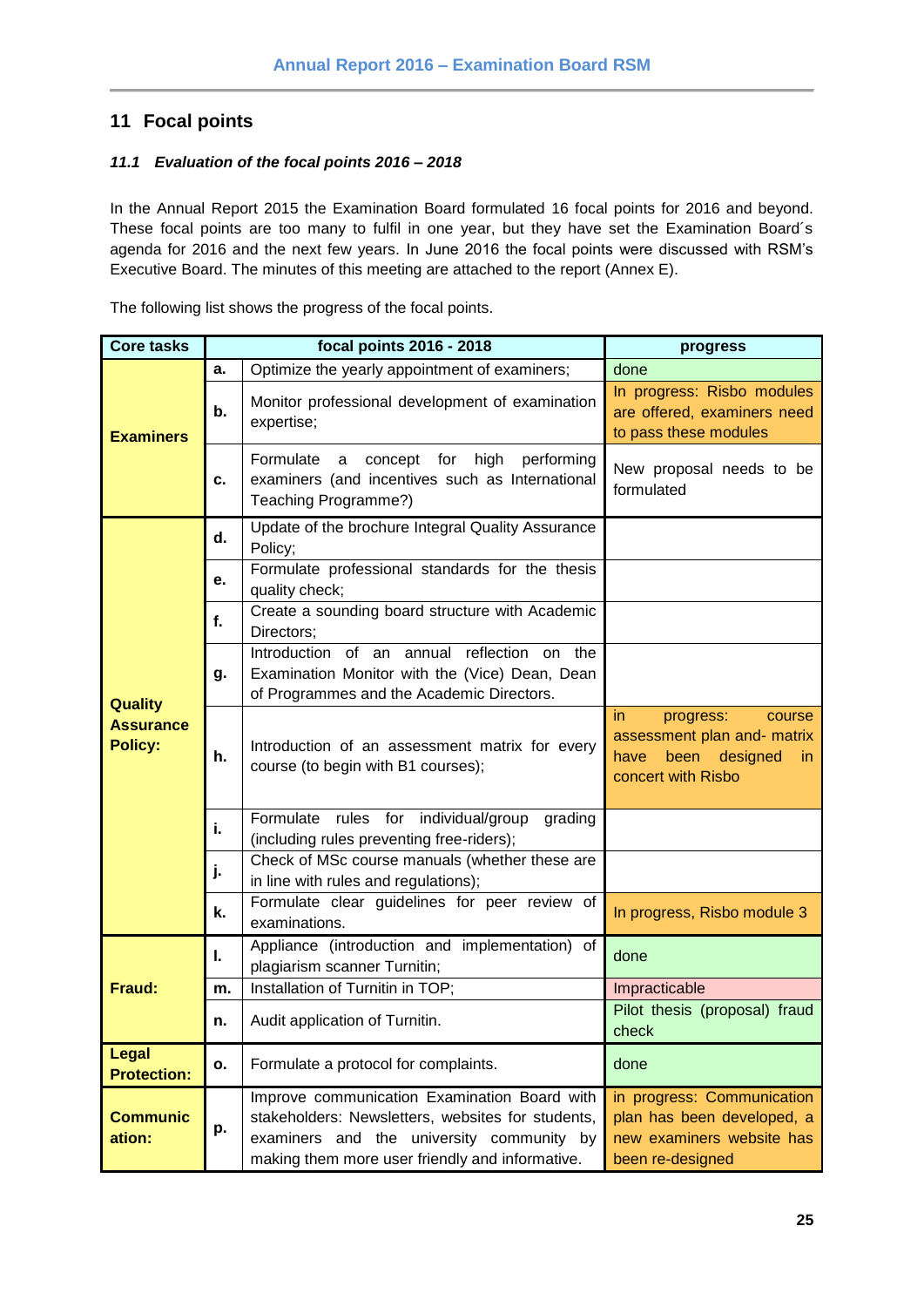## <span id="page-25-0"></span>*11.2 Focal points 2017 – 2018*

The Examination Board formulated the following focal points that need prioritization in 2017 - 2018: These points will be discussed with RSM's Executive Board.

| <b>Core tasks</b>       | Focal points 2017 - 2018 |                                                                                                                                                                                                                                                                                                                                 |  |  |  |  |  |  |
|-------------------------|--------------------------|---------------------------------------------------------------------------------------------------------------------------------------------------------------------------------------------------------------------------------------------------------------------------------------------------------------------------------|--|--|--|--|--|--|
|                         | a.                       | Professional development of examination expertise: Risbo modules and<br><b>BKE</b>                                                                                                                                                                                                                                              |  |  |  |  |  |  |
| <b>Examiners</b>        | b.                       | Develop policy requirements and mentoring external examiners                                                                                                                                                                                                                                                                    |  |  |  |  |  |  |
|                         | c.                       | Formulate a concept and incentives for high performing examiners                                                                                                                                                                                                                                                                |  |  |  |  |  |  |
|                         | d.                       | Update brochure Integral Quality Assurance Policy;                                                                                                                                                                                                                                                                              |  |  |  |  |  |  |
|                         | e.                       | Organize Academic Directors Day (to discuss issues such as cum laude,<br>peer review, publication exam questions)                                                                                                                                                                                                               |  |  |  |  |  |  |
| <b>Quality</b>          | f.                       | Require of a (course) assessment matrix for every course (BSc & MSc)                                                                                                                                                                                                                                                            |  |  |  |  |  |  |
| <b>Assurance</b>        | g.                       | Formulate rules for individual/group grading (including rules preventing free-<br>riders);                                                                                                                                                                                                                                      |  |  |  |  |  |  |
|                         | h.                       | Check of MSc course manuals (whether these are in line with rules and<br>regulations);                                                                                                                                                                                                                                          |  |  |  |  |  |  |
|                         | i.                       | Require peer review of each examination                                                                                                                                                                                                                                                                                         |  |  |  |  |  |  |
| <b>Fraud</b>            | j.                       | Formulate Fraud Prevention Plan                                                                                                                                                                                                                                                                                                 |  |  |  |  |  |  |
| <b>Legal Protection</b> | k.                       | Implement the Complaint Protocol                                                                                                                                                                                                                                                                                                |  |  |  |  |  |  |
| <b>Communication</b>    | Ъ.                       | Improve communication with stakeholders:<br>1. information should be easy to find, illustrated with good and bad practices;<br>2. Emphasise that the Examination Board is above all a supervisory body,<br>rather than an executing or advisory committee<br>3. Make examiners sensitive for legal impact of their examinations |  |  |  |  |  |  |

#### <span id="page-25-1"></span>*11.3 Final remark*

As indicated in the foreword, the Examination Board is doing a massive amount of important work. Year after year, the Examination Board is expected to do more: more tasks, more rules, more programmes, more examiners, more students, etc. The Board works efficiently but it is hard – if not impossible – to keep pace with the growth. Considering the focal points, the Board needs to do even more. As a logical consequence, choices have to be made: either outsource tasks or hire extra support staff. This needs to be discussed with RSM's Executive Board.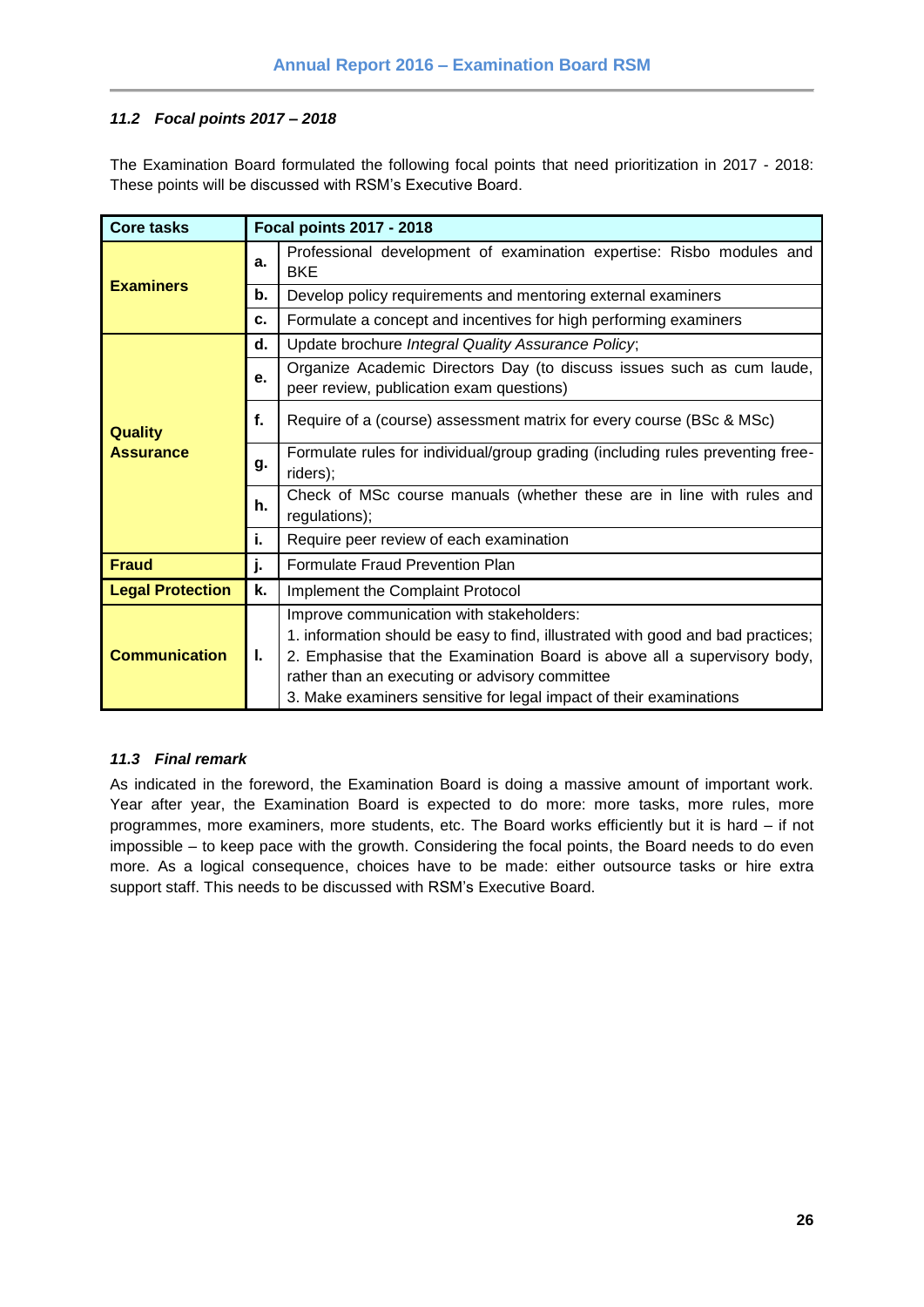# <span id="page-26-0"></span>**Appendix A. Tasks of the Examination Board**

The legal framework of the Examination Board is given by Dutch Law, in particular the Dutch Higher Education and Research Act (*Wet op het hoger onderwijs en wetenschappelijk onderzoek- WHW*). The Examination Board BSc & MSc Programmes has many different tasks. Generally, the following components can be discerned:

- 1. *A supervisory responsibility for / with regard to exams and examinations*. This responsibility is manifested in the competence of the Examination Board to:
	- a. award the certificate of the degree;
	- b. appoint the examiners;
	- c. supervise the quality of exams and examinations (verification of required exit qualifications);
	- d. take disciplinary action in case of fraud;
	- e. supervise the implementation and execution of the examination regulations with due observance of the common legal principles like equality, legal security, legitimacy, reasonableness, fair play and so on;
	- f. be a mediator or even a defendant in case of disputes or appeals.
- 2. *An administrative, regulatory task regarding the organisation and coordination of the examinations*. The Examination Board sets rules and gives instructions to the examiners. These rules have been laid down in the *Rules and Guidelines as well as in the Examiners Manual*. These rules concern matters such as order during examinations, fraud, assessment criteria, compensation rules, classifications (like cum laude).
- 3. *Tasks that are further defined in the Teaching and Examinations Regulation or 'Onderwijs- en Examenregeling'* (TER or OER) established by the Dean. This concerns the granting of exemptions from the OER in individual cases due to personal circumstances or on grounds of the hardship clause (if a rule in an individual case leads to unreasonable consequences). A few examples are: the granting of exemptions for courses, the interim advice within the framework of the binding study advice, the adjustment of the norm of the binding study advice in the case of personal circumstances, granting extra and/or accelerated examinations opportunities.
- 4. *Advisory tasks*: the Examination Board advises the Dean regarding the Teaching and Examination Regulations.
- 5. *Mandate*: the Examination Board has been mandated by the Dean to establish the final BSA.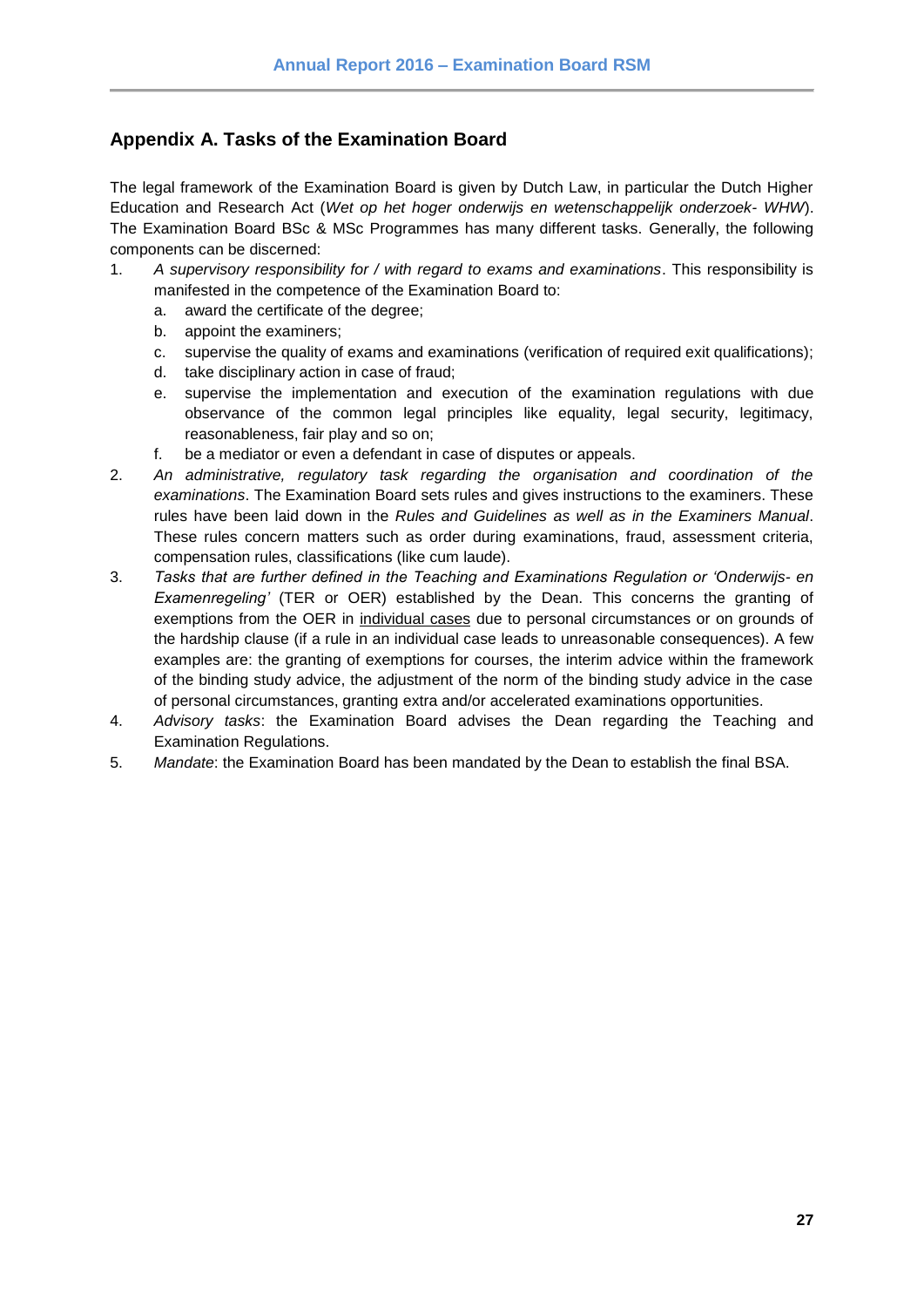# <span id="page-27-0"></span>**Appendix B: Core tasks according to the Inspectorate of Education**

|              | <b>Core tasks</b>                                                                                                                |
|--------------|----------------------------------------------------------------------------------------------------------------------------------|
| 1            | Periodic verification of whether examinations as a whole test the required exit qualifications                                   |
| $\mathbf{2}$ | Periodic verification of the quality of final student assignments.                                                               |
| 3            | Periodic verification of the quality of non-final examinations.                                                                  |
| 4            | Examiners receive guidelines for the creation of examinations.                                                                   |
| 5            | Examiners receive guidelines for the administration of examinations.                                                             |
| 6            | Examiners receive guidelines for the assessment of examinations and determining results.                                         |
| 7            | Monitoring compliance with guidelines.                                                                                           |
| 8            | Appointment of examiners for a specific component of the study programme.                                                        |
| 9            | Establishing a procedure to be followed by examiners in suspected cases of fraud.                                                |
| 10           | Investigation in 2012/2013 as to whether examiners act in accordance with the guidelines and<br>regulations pertaining to fraud. |

*Source:* **Table 5.1a** *from the Research Report "Further Improvement, Examination boards in higher education", Inspectorate of Education, 2015*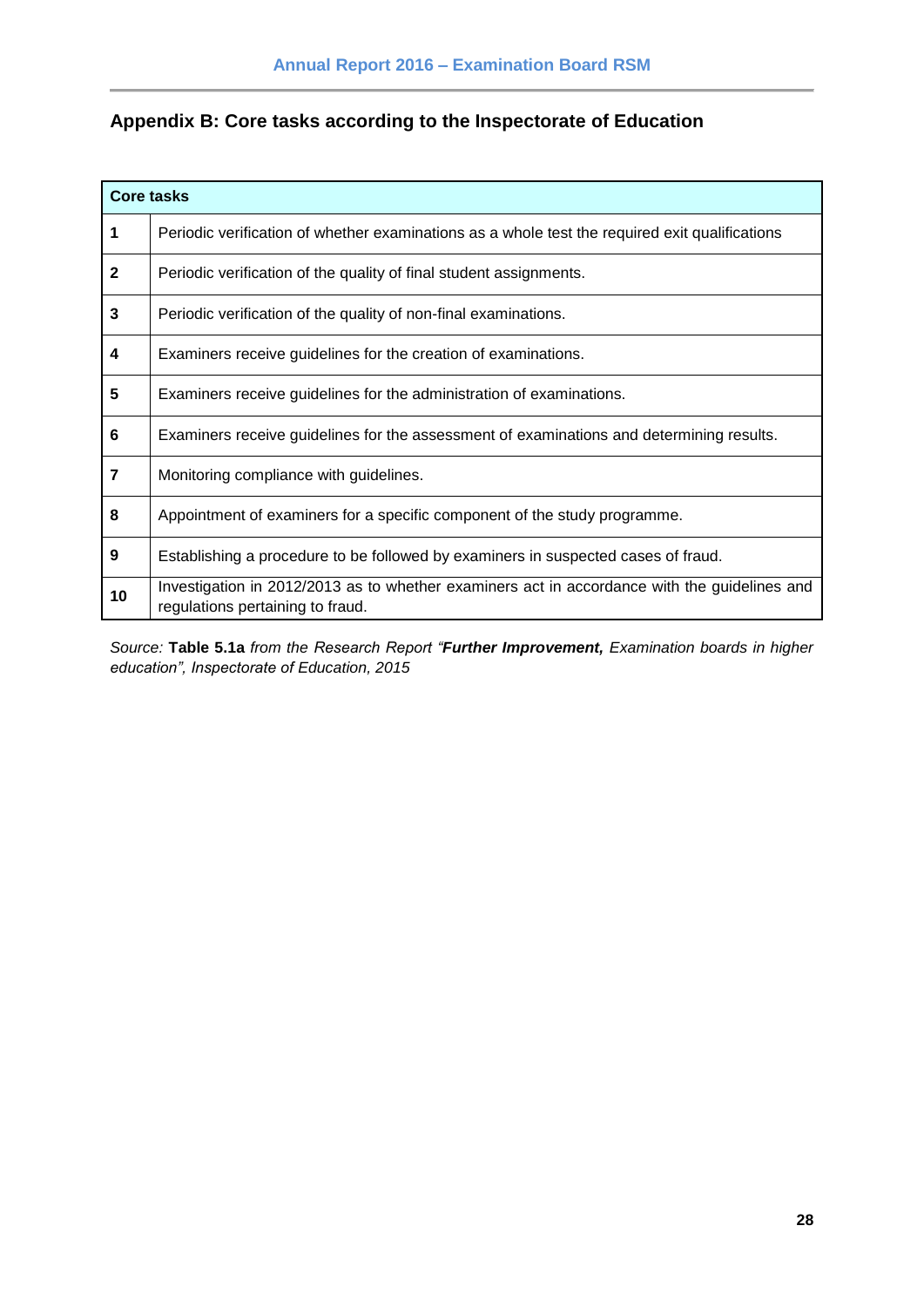# <span id="page-28-0"></span>**Appendix C. Students per programme (per 01/10/2015)**

| <b>Programme</b>         | <b>CROHO</b>   | language | ects      | full time<br>/ part<br>time | 2012 | 2013 | 2014 | 2015           | 2016 |
|--------------------------|----------------|----------|-----------|-----------------------------|------|------|------|----------------|------|
| <b>BScBA</b>             | 50015          | Dutch    | 180       | ft                          | 2014 | 2040 | 2014 | 1954           | 1954 |
| <b>BScIBA</b>            | 50952          | Eng.     | 180       | ft                          | 1190 | 1181 | 1268 | 1437           | 1490 |
| <b>MScBA AFM</b>         | 60644          | Eng.     | $60 + 30$ | ft                          | 268  | 203  | 335  | 184            | 173  |
| <b>MSc MiM</b>           | 60644          | Eng.     | 60        | ft                          |      |      |      | 157            | 155  |
| <b>MScBIM</b>            | 60453          | Eng.     | 60        | ft                          | 153  | 232  | 240  | 285            | 436  |
| <b>MScCHEB</b>           | 60454          | Eng.     | 60        | ft                          | 54   | 46   | 14   | $\overline{2}$ | 1    |
| <b>MScSE</b>             | 60455          | Eng.     | 60        | ft                          | 83   | 76   | 73   | 89             | 91   |
| <b>MScFI</b>             | 60409          | Eng.     | 60        | $\operatorname{\sf ft}$     | 525  | 492  | 430  | 481            | 504  |
| MScFI-Advanced           | 60409          | Eng.     | 60        | ft                          |      |      |      |                | 38   |
| <b>MScGBS</b>            | 60456          | Eng.     | 60        | $\operatorname{\sf ft}$     | 67   | 69   | 43   | 55             | 112  |
| <b>MScHRM</b>            | 60645          | Eng.     | 60        | ft                          | 58   | 68   | 52   | 40             | 53   |
| <b>MScMI</b>             | 60458          | Eng.     | 60        | ft                          | 80   | 81   | 75   | 94             | 118  |
| <b>MScMM</b>             | 60063          | Eng.     | 60        | $\operatorname{\sf ft}$     | 295  | 279  | 217  | 221            | 243  |
| <b>MScOCC</b>            | 60457          | Eng.     | 60        | ft                          | 73   | 78   | 50   | 52             | 57   |
| <b>MScSCM</b>            | 60093          | Eng.     | 60        | ft                          | 221  | 231  | 196  | 214            | 239  |
| <b>MScSM</b>             | 60066          | Eng.     | 60        | $\operatorname{\sf ft}$     | 323  | 357  | 282  | 266            | 245  |
| <b>PMB</b>               | 60644          | Dutch    | 60        | pt                          | 221  | 181  | 181  | 229            | 267  |
| <b>MScIM - CEMS</b>      | 60256          | Eng.     | 90        | ft                          | 139  | 127  | 127  | 132            | 140  |
| premaster NL             |                | Dutch    | ca 30     | ft                          | 253  | 231  | 252  | 102            | 18   |
| premaster EN             | $\overline{a}$ | Eng.     | ca 30     | ft                          | 59   | 54   | 54   | 27             | 24   |
| <b>ERIM Research MSc</b> | 60313          | Eng.     | 120       | $\operatorname{\sf ft}$     | 28   | 28   | 23   | 22             | 22   |
| <b>MScCC</b>             | 75049          | Eng.     | 60        | pt                          | 95   | 95   | 93   | 54             | 27   |
| <b>MScMC</b>             | 75051          | Eng.     | 60        | pt                          |      |      |      |                |      |
| exchange/participants    | ٠              |          | ÷,        | $\overline{\phantom{a}}$    | 305  | 276  | 246  | 228            | 231  |
| total                    |                |          |           |                             | 6554 | 6528 | 6265 | 6325           | 6638 |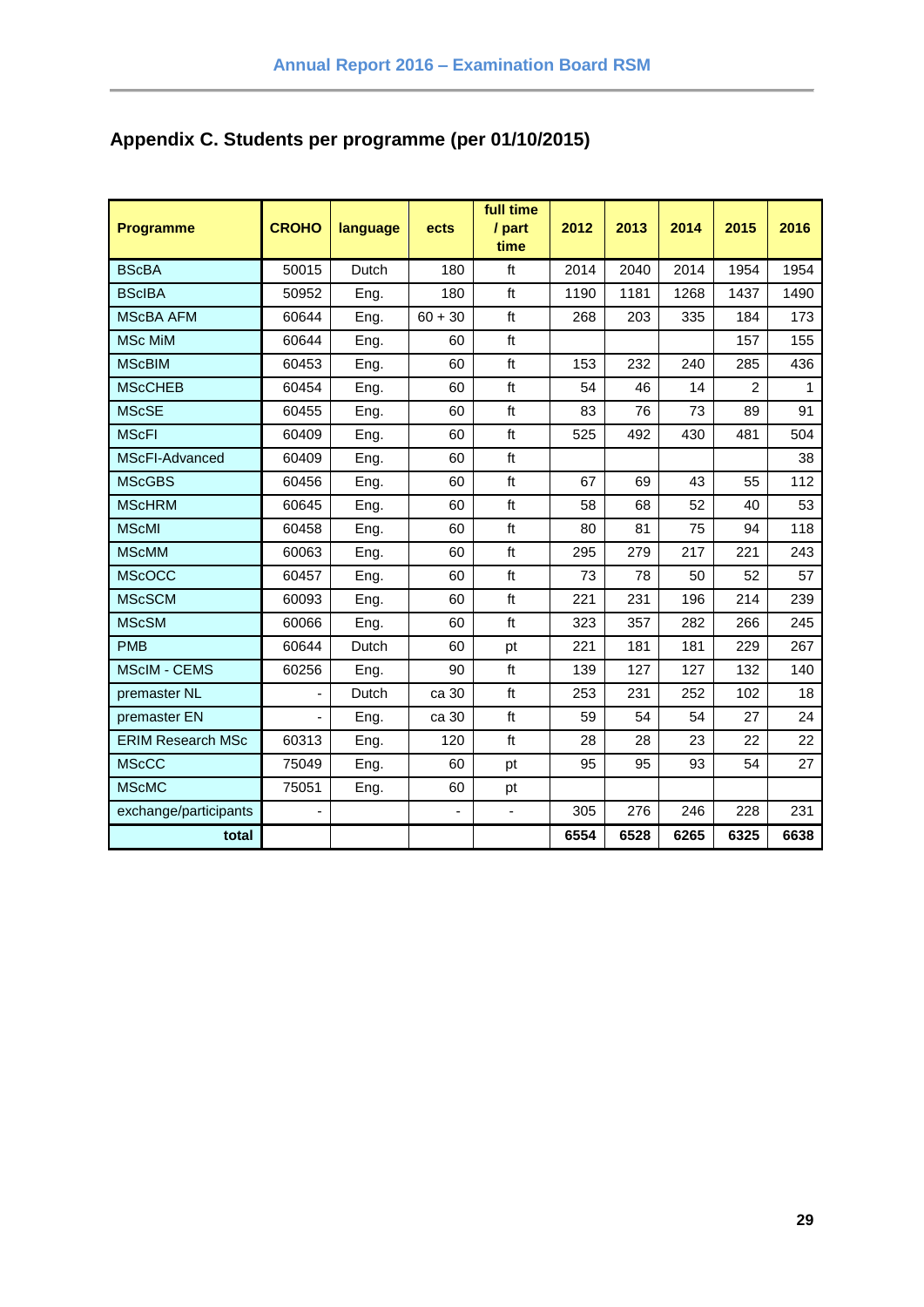# <span id="page-29-0"></span>**Appendix D. Portfolio allocation of the Examination Board**

|                          | Allocation of tasks by subject                           | <b>Board member</b>                                         |  |  |  |
|--------------------------|----------------------------------------------------------|-------------------------------------------------------------|--|--|--|
|                          | Chairman                                                 |                                                             |  |  |  |
|                          | <b>Representation EB</b>                                 |                                                             |  |  |  |
|                          | Signing of diplomas                                      | Prof.dr. L.G. Kroon (Chairman)<br>(until 14 September 2016) |  |  |  |
|                          | Appointment of examiners                                 |                                                             |  |  |  |
|                          | Issues related to post-experience master programmes      |                                                             |  |  |  |
|                          | <b>External input</b>                                    |                                                             |  |  |  |
|                          | Exemptions on the basis of competencies gained elsewhere |                                                             |  |  |  |
|                          | Exchange                                                 |                                                             |  |  |  |
|                          | Electives from outside RSM                               | Dr. E.A. van der Laan                                       |  |  |  |
|                          | Minors from within RSM                                   |                                                             |  |  |  |
| $\overline{\phantom{0}}$ | Examination authority of external teachers               |                                                             |  |  |  |
| $\overline{\phantom{0}}$ | Issues related to pre-experience master programmes       |                                                             |  |  |  |
|                          | <b>Quality control</b>                                   |                                                             |  |  |  |
|                          | Vice Chairman                                            |                                                             |  |  |  |
|                          | Complaints about examinations                            |                                                             |  |  |  |
|                          | <b>Examination monitoring</b>                            | Ir. A.J. Roodink (Vice Chairman)                            |  |  |  |
|                          | <b>Examination manual</b>                                |                                                             |  |  |  |
|                          | <b>Education Service Point</b>                           |                                                             |  |  |  |
| $\overline{\phantom{0}}$ | Issues related to the PMB Programme                      |                                                             |  |  |  |
|                          | <b>External member</b>                                   | Dr. M.B.J. Schauten                                         |  |  |  |
|                          | <b>Study progress Bachelor 1</b>                         |                                                             |  |  |  |
|                          | <b>BSA</b>                                               | Dr. M.C. Schippers                                          |  |  |  |
|                          | Project 'Nominal is the Norm'(N=N)                       | (until 1 September 2016)                                    |  |  |  |
|                          | Other issues related to Bachelor 1                       |                                                             |  |  |  |
|                          | Graduation routes (bachelors' and masters')              |                                                             |  |  |  |
|                          | Excellence check                                         |                                                             |  |  |  |
| -                        | Sampled monitoring                                       |                                                             |  |  |  |
| -                        | Presence during examination sessions                     | Dr. A.H.L. Slangen                                          |  |  |  |
| $\qquad \qquad -$        | Alternative composition of thesis committees             |                                                             |  |  |  |
|                          | Graduating outside the regular graduation time frame     |                                                             |  |  |  |
|                          | Issues related to the ERIM Research Master               |                                                             |  |  |  |
|                          |                                                          |                                                             |  |  |  |
|                          | Supervising the implementation of and derogation from    |                                                             |  |  |  |
|                          | Examination rules / bachelors' programmes                |                                                             |  |  |  |
|                          | Fraud                                                    |                                                             |  |  |  |
|                          | Request for extra examination opportunities              |                                                             |  |  |  |
|                          | Request for alternative examination forms                | Dr. B.H.E. Wempe                                            |  |  |  |
| -                        | M1-5 statements                                          |                                                             |  |  |  |
|                          | Validity terms of examinations                           |                                                             |  |  |  |
|                          | Exemption for practical assignments                      |                                                             |  |  |  |
|                          | Other issues related to Bachelor 2 & 3                   |                                                             |  |  |  |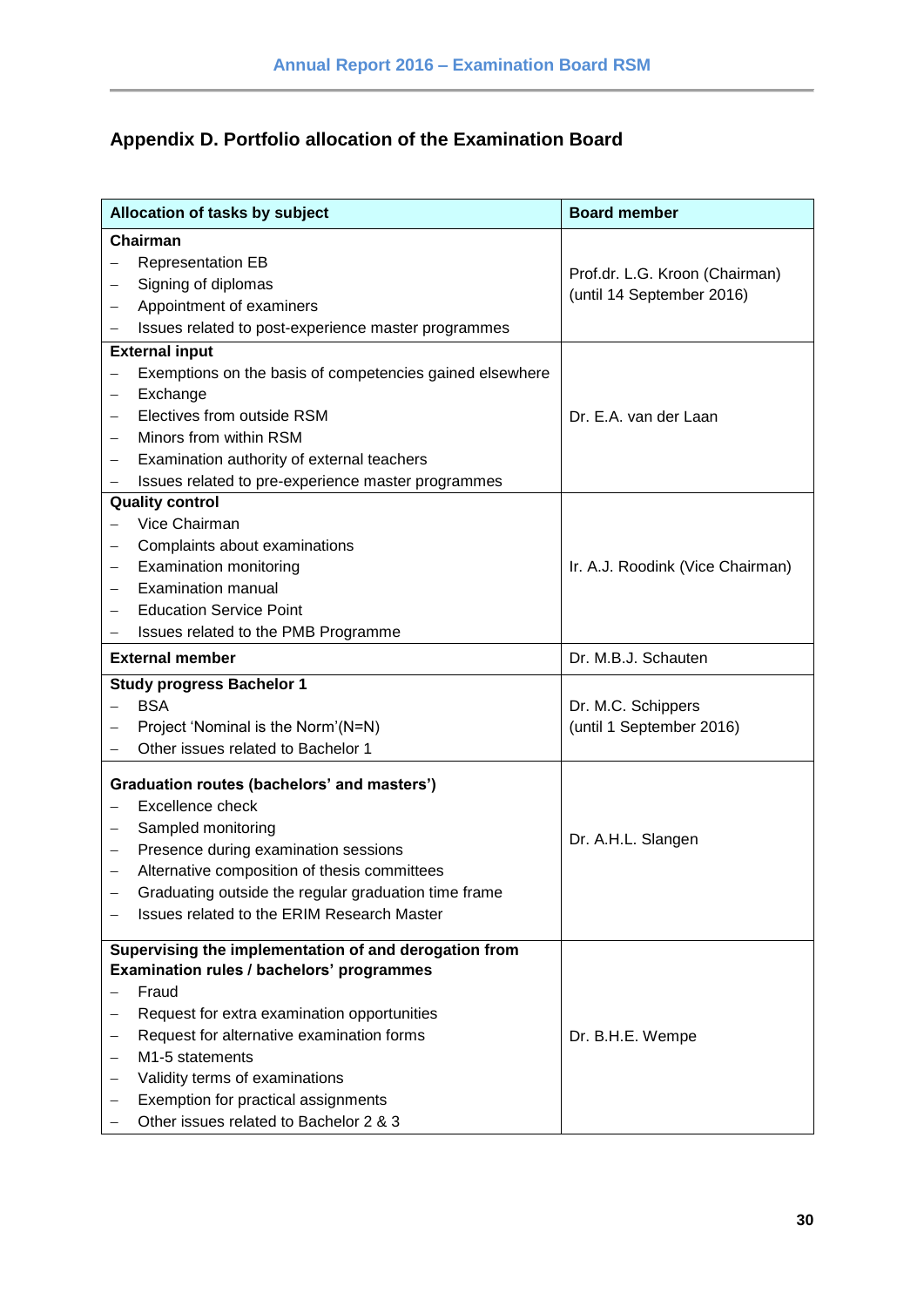## <span id="page-30-0"></span>**Appendix E. Minutes of the meeting Examination Board Executive Board**

Date: 02 June 2016

### **Attendance**

Prof.dr. A. de Jong (AJ), prof.dr. E. Waarts (EW), prof.dr. L.G. Kroon (LK), mr. C.M. Dirks –van den Broek (CD), prof.dr.ir. E. van Raaij (ER), dr. G. Jacobs (GJ), drs. W.F. Mijnhardt (WM)

## **Agenda & input**

Presentation Annual Report examination board 2015 (powerpoint slides and report 2015) Further improvement plans Examination board 2016-2018

#### **Annual report 2015**

- 1. CD presents the results of 2015 on the core tasks which clearly shows a growth in the workload and workload ratio of the examination board, both for the members of the board as the board support office.
- 2. The EDU portfolio grows and becomes more diversified, especially the MSc portfolio has a special dynamic because of its range in programmes (in student size and academic/professional fields).
- 3. There is no Examination Board member profile yet and the and current school incentives for board members are too low (0,2), which makes recruiting and retaining board members from academic departments a challenge, especially international faculty members.
- 4. As most of the workload is in the individual cases (57%), the future focus will be on prevention of cases instead of solving of cases.
- 5. Further improvement is needed, based on recent report of the Inspectorate HE (2015). The most important challenge is to perform systematic periodic verifications of examinations vs exit qualifications on all programmes in the EDU portfolio (point nr 1 in report inspectorate)
- 6. Recent TOE evaluation stresses the importance of QA in the case of group assignments.

#### **Further Improvement plans**

- 1. The examination board aims to intensify their work for the master portfolio, the systematic check on the exit examinations in general and the communications towards students and examiners;
- 2. There is currently a low priority in the coverage of the board activities for privately financed masters like CCC;
- 3. The focal point will be on the systematic application of "assessment matrixes";
- 4. CD presents a activity plan for 2016 2018 with 17 focal points with a corresponding budget request of 155 K euro;
- 5. CD explains the newly proposed resources needed to deliver the action points.

#### **Conclusions**

- 1. Produce a clear profile for an examination board member;
- 2. Activities to change the mind set of examiners, to create an incentive for more proudness in the role are welcomed;
- 3. The board activities for post-experience masters need to be covered within the domain of a member of the examination board. For professional post-experience masters and MBA there will be separate examination boards due to the specific nature of these programmes and students;
- 4. The proposed extra elements of the examination board budget are realistic to deliver the planned (new) activities;
- 5. The total budgets including the extra budget for the action points needs to be agreed upon with the DDP, with exclusion of the 30K for the International Teaching programme award, which does not seem to be the best incentive for quality at the moment;.